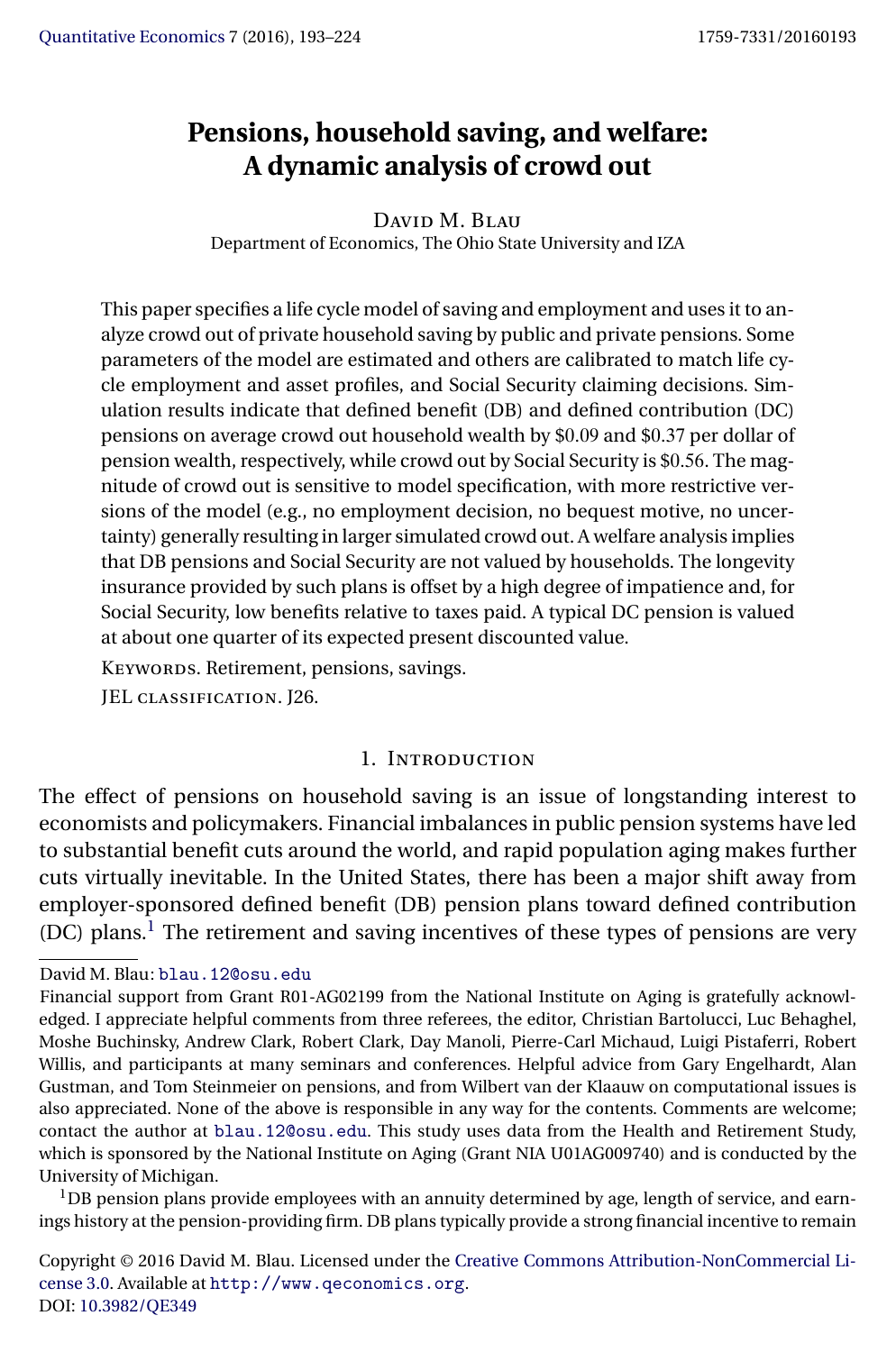<span id="page-1-0"></span>different. Understanding how household saving behavior is affected by cuts and structural changes in public pensions and the changing characteristics of private pensions is crucial for optimal pension design and welfare analysis.

The life cycle model of intertemporal decision-making implies that households respond to the implicit or explicit savings accumulated in their public and private pension plans by saving less in other forms. Thus pensions displace or "crowd out" household saving. A large literature uses regression analysis to estimate the magnitude of such crowd out. The studies in this literature vary along many dimensions: time period, country, type of pension analyzed, age range of households, type of data used, estimation method, and source of identification. These studies do share one common feature, however: the empirical specification is implicitly or explicitly based on a very simple stylized version of the life cycle model.

The assumptions include fixed retirement and pension claiming ages, no borrowing constraint, no bequest motive, and little or no uncertainty. The model predicts one-forone crowd out: an additional dollar of pension wealth (the present discounted value of future benefits) causes a 1 dollar increase in consumption expenditure, spread over the remaining lifetime. The increased consumption is financed by saving 1 dollar less [\(Gale \(1998\)\)](#page-30-0). The logic is straightforward: consumption is the only good in the model. There is nothing else, such as leisure, bequests, or self-insurance against risks, on which to spend the additional pension wealth. The absence of a borrowing constraint allows households to smooth consumption regardless of the timing of pension receipt. Under the assumptions of this model, one can compute a measure of pension wealth and use it as an explanatory variable in a linear regression model of household saving. [Alessie,](#page-29-0) [Kapteyn, and Klijn](#page-29-0) [\(1997\)](#page-29-0), [Gale](#page-30-0) [\(1998\)](#page-30-0), and [Attanasio and Rohwedder](#page-29-0) [\(2003\)](#page-29-0) demonstrate this [\(Attanasio and Weber \(2010\),](#page-29-0) review the literature on life cycle models of savings). It has long been understood that intuition about crowd out may not hold in more realistic settings (e.g., [Feldstein \(1974\),](#page-30-0) [Gale \(1998\)\)](#page-30-0). However, it is difficult to know how to interpret parameter estimates based a very restrictive model when the assumptions of the model do not hold.

In this paper, I specify a richer version of the life cycle model in which several of the key restrictions of the stylized model are relaxed. The model incorporates employment and pension claiming decisions, a liquidity constraint, a bequest motive, several sources of uncertainty, realistic tax treatment of pensions, and institutional constraints on pension claiming. Some of the parameters of the model are estimated using data from the Health and Retirement Study (HRS) and the Survey of Income and Program Participation (SIPP), and others are calibrated to match average life cycle employment and asset profiles and Social Security (SS) claiming decisions. The effects of public and private pensions on household saving are analyzed by solving the model numerically and simulating behavior under alternative pension scenarios. The results are used to measure

with the employer until reaching a benchmark age and/or years of service, and relatively little incentive to remain thereafter. DC plans specify the fraction of the employee's pretax earnings contributed to the pension account by the employee, and the rate at which the employer matches the employee contribution. The balance in the account is allocated by the employee among the investment options available in the plan. The returns and capital gains accrue to the account tax free. The funds in the account become available to the employee upon retirement from the firm.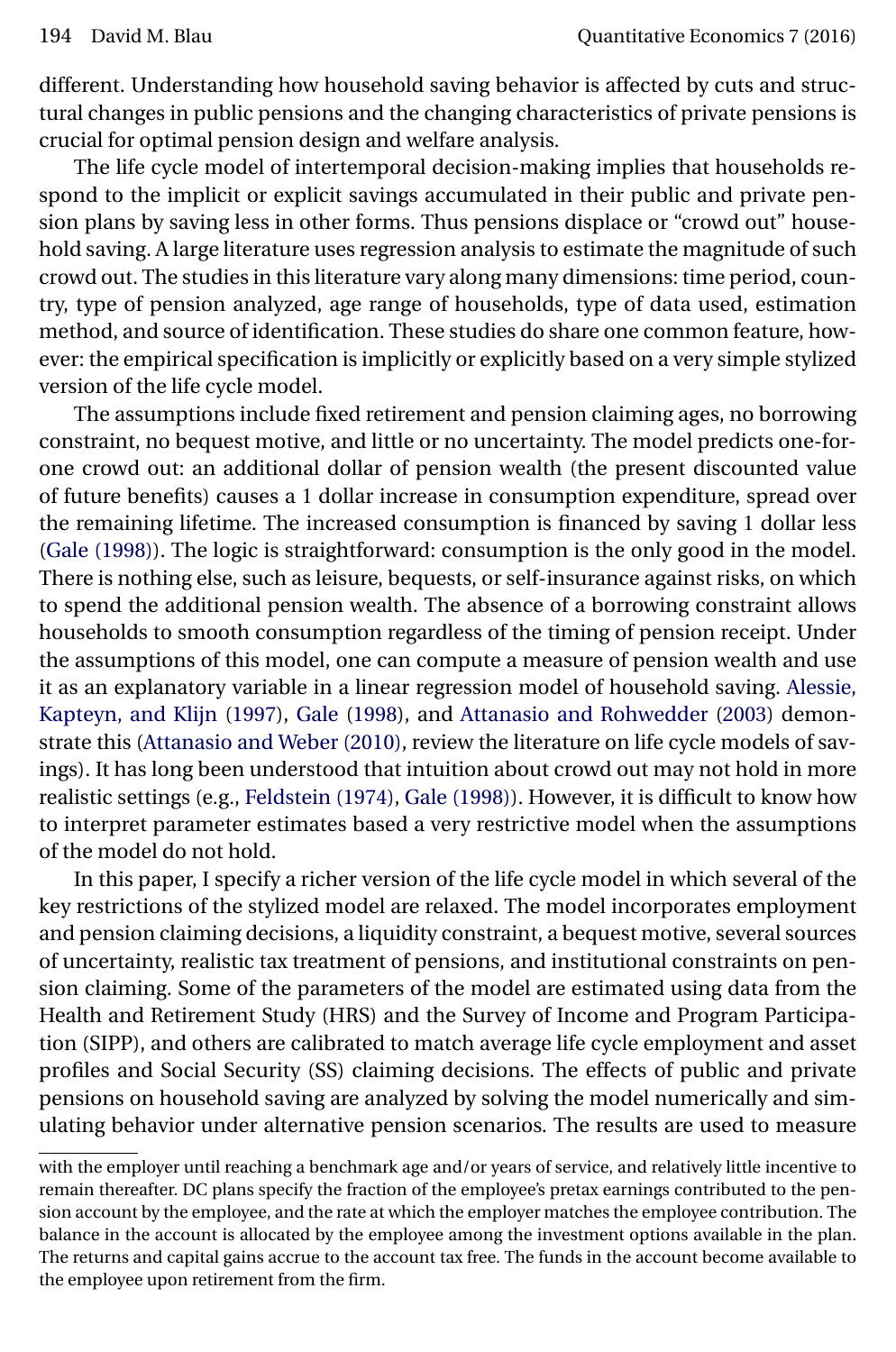the magnitude of crowd out by comparing simulated wealth profiles with and without pensions, all else equal.

There is no single correct way to measure crowd out, and different approaches correspond to different conceptual experiments. My approach addresses the broad question of how providing an individual with a pension with specific characteristics affects saving behavior compared to the counterfactual of no pension, in a specific institutional environment. The model is solved for the sequence of optimal saving and employment decisions and the wealth trajectory for an individual with no pension. The model is re-solved for the same individual with a pension with specified characteristics—type (DB, DC, SS), employer match rate, DB benefit formula, SS benefit formula, and so forth—allowing optimal employment and job switching behavior, and optimal claiming behavior in the case of a DC pension and SS. Crowd out is measured as the age profile of the difference in the individual's asset holdings in the two scenarios, scaled by an age-specific measure of pension wealth also derived from the model solution. In contrast, the regression approach measures the marginal effect of an additional dollar of pension wealth, holding constant earnings, employment and claiming behavior, pension contributions, and payroll taxes. There are a number of reasons why the regression measure of crowd out could differ from the measure I compute, including the fact that I simulate for a given individual while regression estimates use representative samples.<sup>2</sup> I do not claim that my approach is better. Rather, it provides an opportunity to explore the sensitivity of crowd out to modeling assumptions.

To compare the magnitude of crowd out implied by the model to the estimate one would derive from the usual empirical approach, I use the simulated data to estimate regression models of household wealth like those found in the literature. Comparing regression estimates on the simulated data to simulated crowd out, I can determine the sensitivity of the estimates to the strong assumptions required to rationalize the usual empirical specification.

The results indicate that crowd out of household saving by typical DB and DC pensions is −\$0-09 and −\$0-37, respectively, per dollar of pension wealth. Crowd out by SS is −\$0.56 per dollar of SS wealth.<sup>3</sup> The SS crowd out measure assumes no private pension coverage. With private pension coverage, SS crowd out is smaller: −\$0-25. The magnitude of simulated crowd out by SS is sensitive to model specification, moving toward −1 as the restrictive assumptions of the stylized life cycle model are imposed. Regression estimates of crowd out using the simulated data are −\$0-38 for DB pensions, −\$0-64 for DC pensions, and −\$0-47 for SS. The regression estimates of crowd out are also sensitive to specification.

To measure the value of pensions to households, I compute the compensating variation (CV): the amount by which the initial assets of a household without a pension must

 $2$ The model is too computation-intensive to solve for a large number of individuals. This also limits the possibility of structurally estimating the model, as discussed below.

 $3$ Crowd out varies by age. These results measure crowd out at the last age at which no more than half of the simulated observations have claimed the pension or SS benefit. Using other reasonable benchmark ages has little impact on the results.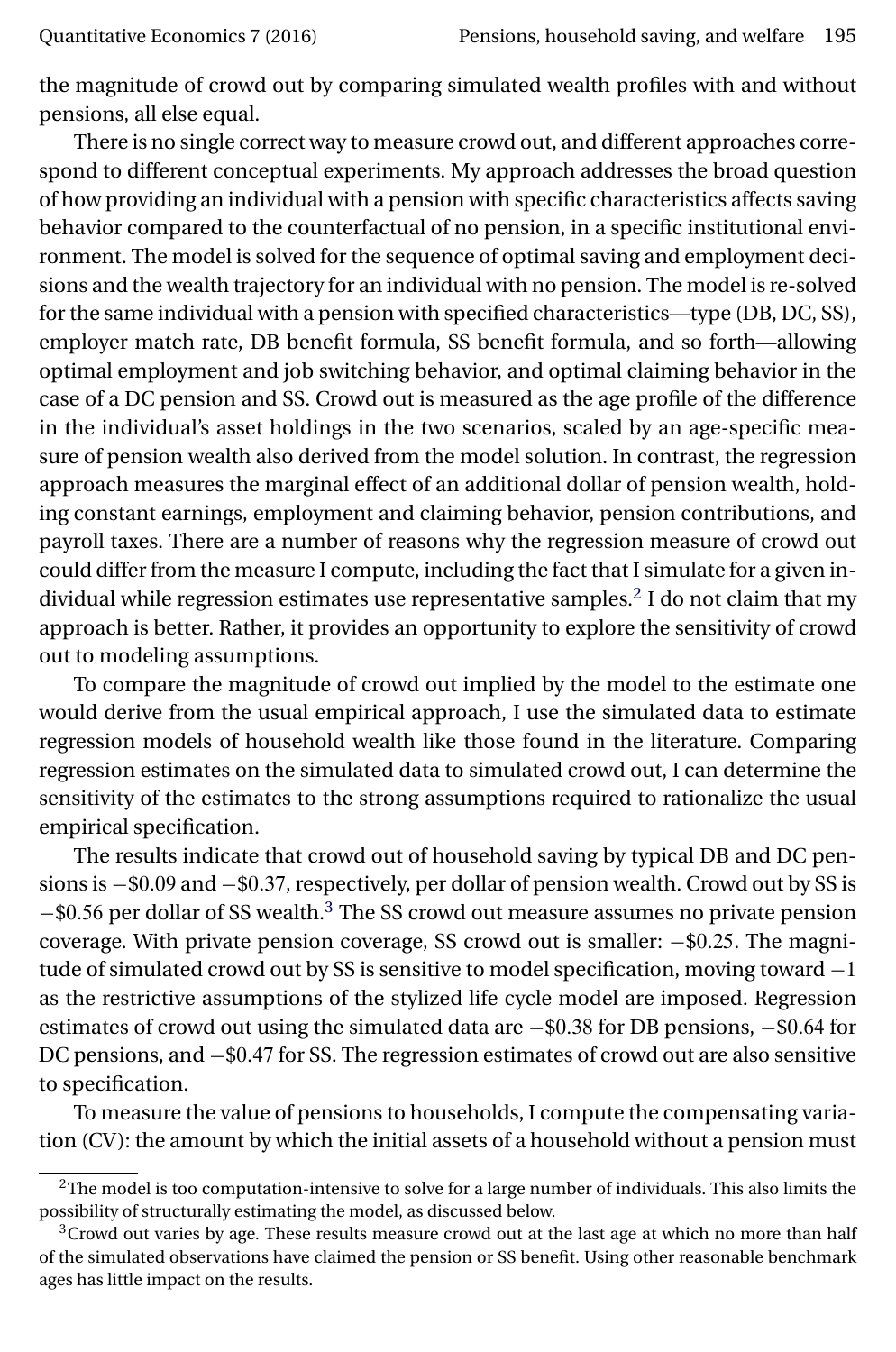<span id="page-3-0"></span>be increased so as to equate the household's optimized lifetime utility with and without a pension. The welfare calculations indicate that, conditional on the existence of SS, DB pensions have essentially no value to households, with a CV of −\$1-7K relative to pension wealth at age 25 of \$6-6K, thus reducing welfare by −\$0-26 per dollar of pension wealth. DC pensions are an asset to households, but are valued at only \$0-24 per dollar of DC pension wealth. For a household without an employer-provided pension, SS is also a liability: it is worth −\$0-07 per dollar of Social Security wealth. The absence of value in DB and SS is a result of three factors: (1) a high calibrated discount factor, (2) the highly illiquid nature of DB and SS pension wealth, and (3) in the case of SS, the low return on taxes paid.

This paper contributes to two literatures. The first is the literature on structural estimation or calibration of models of saving behavior in the presence of pensions or SS. The most closely related paper is [Samwick](#page-31-0) [\(2003\)](#page-31-0). The motivation for his analysis is quite similar to mine: understanding crowd out behavior in the framework of a model of optimal decision-making. His analysis focuses on the choice of DC contribution rate and the effects on crowd out of alternative values of DC parameters such as the employer match rate, contribution limit, and early withdrawal penalty. His model is more stylized than mine in several respects (e.g., simplified DB and SS plans, no employment and SS claiming decisions), but has some features that I omit, such as persistent shocks. Other simulation studies of the effects of pensions on saving have accounted for some of the features modeled here, but in a more limited way, and none has incorporated all of them.<sup>4</sup> A unique contribution of this paper is the systematic analysis of the sensitivity of crowd out to model assumptions concerning employment, pension claiming, uncertainty, and bequests.

The second relevant literature is on empirical estimation of crowd out. The most common approach in this literature is to estimate the impact on saving of an additional dollar of pension wealth, using public pension reforms to provide identification. This requires computing a measure of pension wealth. This is typically done by applying the rules of the pension plan to compute the annuity to which an individual will be entitled, assuming specific retirement and claiming ages and a given path of earnings. The annuity is converted to a wealth measure by a standard present discounted value calculation. Implicit in the latter is the assumption of a perfect capital market and little or no uncertainty (typically only mortality risk). The wealth measure is used as an explanatory variable in a cross section or cohort regression analysis of saving or wealth. Examples include [Attanasio and Brugiavini](#page-29-0) [\(2003\)](#page-29-0), [Attanasio and Rohwedder](#page-29-0) [\(2003\)](#page-29-0), Chetty, Friedman, Leth-Petersen, Nielsen, and Olsen [\(2014\)](#page-30-0), [Hurd, Michaud, and Rohwedder](#page-30-0) [\(2012\)](#page-30-0), and [Kapteyn, Alessie, and Lusardi](#page-31-0) [\(2005\)](#page-31-0). Empirical estimates from these and other papers are discussed in Section [4.](#page-13-0) My approach differs in that it does not use pension reform to identify crowd out, but uses the simulated data to estimate regressions

<sup>4</sup>Related papers include [Scholz, Seshadri, and Khitatrakun](#page-31-0) [\(2006\)](#page-31-0), [Engen, Gale, and Uccello](#page-30-0) [\(1999\)](#page-30-0), and [Laibson, Repetto, and Tobacman](#page-31-0) [\(1998\)](#page-31-0). These papers do not allow for choice of retirement age, but they do incorporate earnings and/or medical expenditure uncertainty, persistent shocks, and in some cases a liquidity constraint. [French](#page-30-0) [\(2005\)](#page-30-0) and [van der Klaauw and Wolpin](#page-31-0) [\(2008\)](#page-31-0) structurally estimate models of saving and retirement behavior incorporating Social Security, and, in the case of French, a stylized pension plan.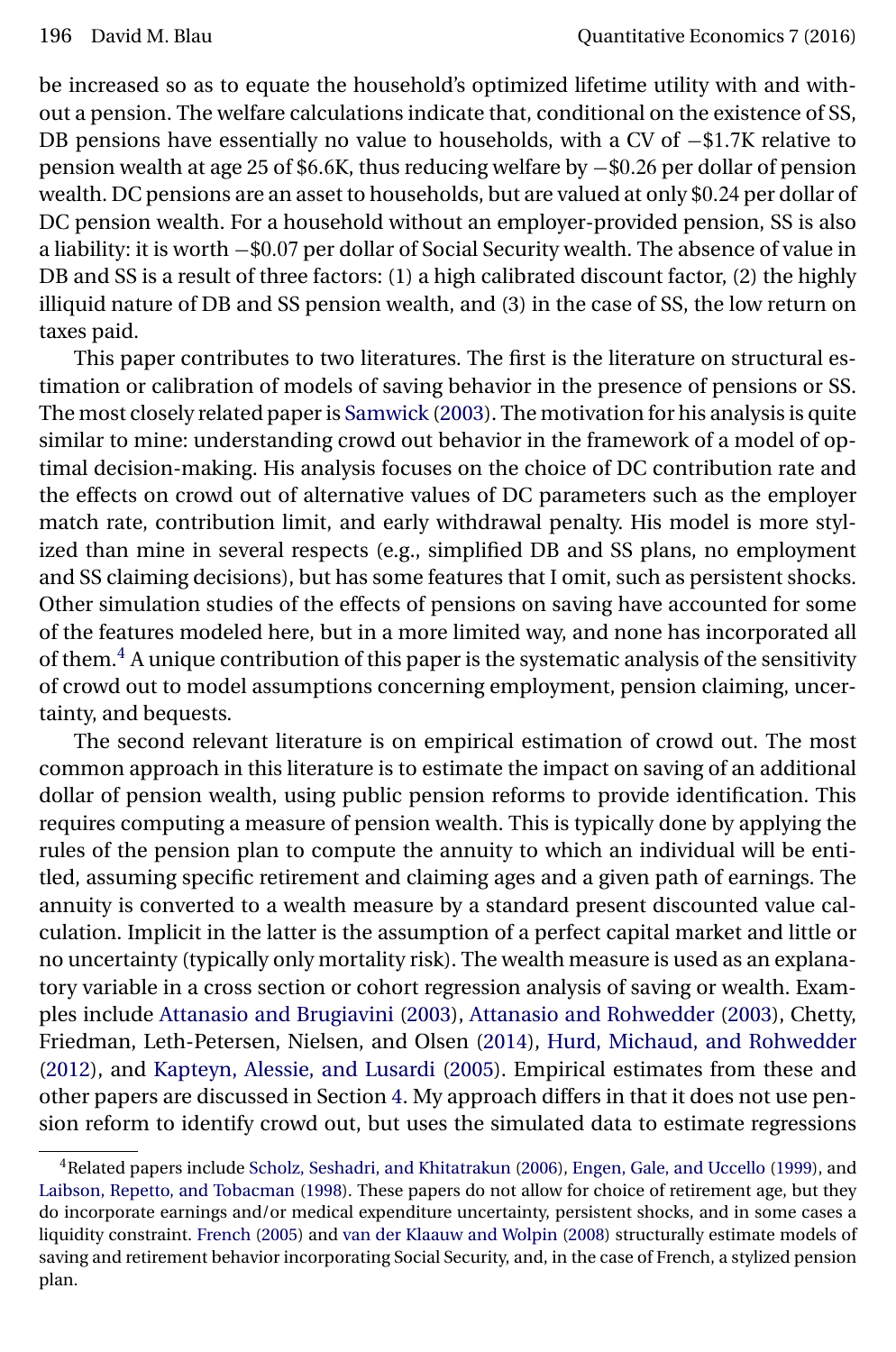<span id="page-4-0"></span>like those in the literature to explore the sensitivity of results to modeling assumptions and specification choices.

The following section of the paper describes the life cycle model used in the analysis and illustrates the implications of the restrictions implied in the more stylized version. Section [3](#page-9-0) describes the data, parameter calibrations, and initial conditions. The simulation results are discussed and extensively explored in Section [4.](#page-13-0) Section [5](#page-27-0) describes an application of the model to simulating the effects of SS reform, and conclusions are offered in Section [6.](#page-28-0) Additional material is available in supplementary files on the journal website, <http://qeconomics.org/supp/349/supplement.pdf> and [http://qeconomics.org/supp/349/code\\_and\\_data.zip](http://qeconomics.org/supp/349/code_and_data.zip).

### 2. A life cycle model of saving, employment, and pension claiming

# 2.1 *Model description*

The model developed here characterizes the behavior of a married man from entry to the labor force at age 25 to the end of the life cycle.<sup>5</sup> The individual makes a categorical employment choice  $j_t$  and a continuous consumption choice  $c_t$  at each age t, where consumption is defined as net of out-of-pocket medical expenditure. The employment choice set is (0) nonemployment, (1) a job with a new employer, and (2) the job with the period  $t - 1$  employer (age and period are used interchangeably). The latter alternative is available only if employed in period  $t - 1$  and not laid off at the end of the period. A job offer from a new employer is assumed to be available in every period, but new jobs do not provide pension coverage. Allowing job switching is important because pensions are usually employer-specific, and it is often possible to leave the pension-providing employer, collect a pension benefit, and work for another employer.<sup>6</sup> The length of a period is 1 year. The last age to which the individual can survive is 100, and to ease the computational burden, the last age at which employment is an option is 85.

If the individual is old enough to be eligible for a Social Security benefit (Old Age and Survivors Insurance; abbreviated here as SS) and has not yet claimed the benefit, he makes a claiming decision in period t. Employment and claiming are distinct decisions. An individual who chooses to leave a firm in which he is covered by a DC pension, or has previously left the firm and has not yet claimed the balance in the pension account, makes a claiming decision. The options are to allow the DC account balance to continue to accumulate tax free or to claim the balance as a lump sum and transfer it into household savings, where it is taxable.<sup>7</sup> There is no separate claiming decision for DB pensions: age and years enrolled at the time of exit from the pension-providing job

 $5$ Most men are married. Behavior of the wife is not modeled. For simplicity the husband and wife are assumed to have the same age. Solving for the behavior of both spouses is conceptually straightforward but very computation-intensive. See [van der Klaauw and Wolpin](#page-31-0) [\(2008\)](#page-31-0) for an example, in a context with no private pensions.

 $6$ Modeling pensions on new jobs is difficult because it greatly increases the size of the state space. Job offers would have to be characterized by whether a pension is offered, and the type and characteristics of the plan.

 $7$ There is a tax penalty of 10% of the account balance if the pension is claimed before age 59 1/2 (60 in the model). The balance must be claimed no later than age 70, consistent with legal requirements, even if the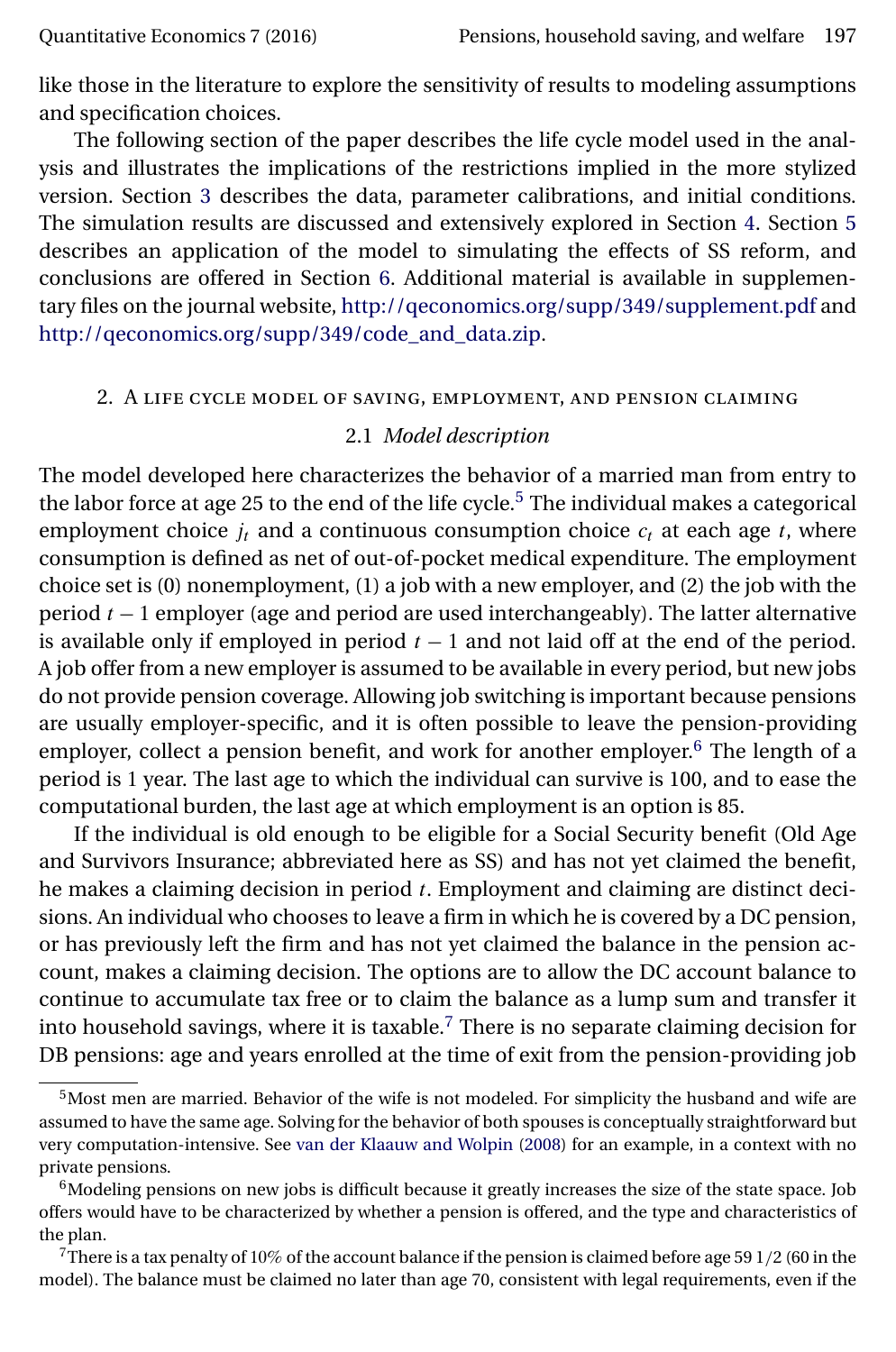<span id="page-5-0"></span>fully determine whether and when the individual will receive a benefit and the benefit amount.

The logarithm of the hourly wage offered by the current employer is quadratic in age and subject to an independent and identically distributed (i.i.d.) normal shock.<sup>8</sup> The log wage process for new job offers is also quadratic in age and is subject to a different shock. The wife's earnings enter the model as an exogenous stochastic process, described by two equations: one governing whether she works and the other her earnings. Both are quadratic in age and subject to i.i.d. normal shocks. The logarithm of total family outof-pocket medical expenditure,  $ln(m_t)$ , is a linear function of age and an i.i.d. normal shock. The probability of death in period t, conditional on survival to t, is denoted  $\pi_t$ and is assumed to correspond to standard life table mortality rates.<sup>9</sup> The probability that an employed individual is laid off at the end of period t,  $\lambda_t$ , is a function of age.

An individual is eligible to claim his SS benefit if he has reached the early retirement age (62).<sup>10</sup> The benefit,  $s_t$ , is a real annuity determined by the function  $s_t =$  $s(AIME_{fe}, fe, E_t, t)$ , where  $AIME_{fe}$  is average indexed monthly earnings, fe is the age at which the individual claims the benefit (first entitles), and  $E_t$  is annual earnings in period  $t$ . Age and current earnings matter because there is an earnings test at some ages.<sup>11</sup>

The nominal annuity provided by a DB pension plan,  $b_t$ , depends on age, years of enrollment in the plan, and earnings history at the date of exit from the pension-providing firm. The formula can be written in general as  $b_t = b(E_p, a_e, y_e, t)$ , where  $E_p$  is a summary statistic for the worker's earnings history at the pension-providing firm at the time of exit (e.g., average earnings in the last 5 years of employment at the firm), and  $a_e$  and  $y_e$  are age and years of enrollment in the plan at the time of exit. The DB benefit is nominal, so its real value at age  $t$  depends on the inflation rate and years since the benefit

individual remains employed at the pension-providing firm. There is no installment payment or annuity option. The model does not incorporate Individual Retirement Accounts (IRAs), but the option to let the account balance continue to accumulate tax free after leaving the pension-providing employer is equivalent to rolling over the balance into a tax sheltered IRA. Also, the model does not allow purchase of annuities in the private market.

 $8$ For computational reasons described below, the earnings process is stationary. Similarly, allowing work experience and job tenure to affect wages is infeasible, as the state space becomes unmanageably large.

<sup>&</sup>lt;sup>9</sup>Health is not included in the model, and the possibility of becoming disabled and enrolling in the Social Security Disability Insurance program is also ignored. A previous version of the model incorporated these features, but they made little difference to the outcomes, so I dropped them so as to focus on the elements of the model that are crucial for pensions. The model excludes health insurance for similar reasons. Finally, I assume that the wife dies at the same time as the husband to avoid adding additional state variables.

 $10$ I assume that the individual accumulates the minimum required years of covered employment (10) by the time he is 62, eliminating the need to make work experience a state variable. This is never binding in practice.

 $<sup>11</sup>$ AIME is the average of the highest 35 years of wage-indexed SS-covered earnings. Covered earnings</sup> are capped at a real value of \$55,500 in 1992 dollars. AIME is recalculated each period until the individual claims the benefit. The 1992 SS rules are used in the analysis, with one exception: the elimination of the earnings test for beneficiaries who have reached full retirement age, which took place in 2000, is assumed to apply throughout the analysis. See [Social Security Administration](#page-31-0) [\(2010\)](#page-31-0) for description of the benefit determination rules. In principle, the wife's earnings should enter the formula as well, but for simplicity I assume that the wife's spousal benefit exceeds her retired worker benefit, in which case her earnings do not matter, and the total household benefit is 1-5 times the husband's benefit.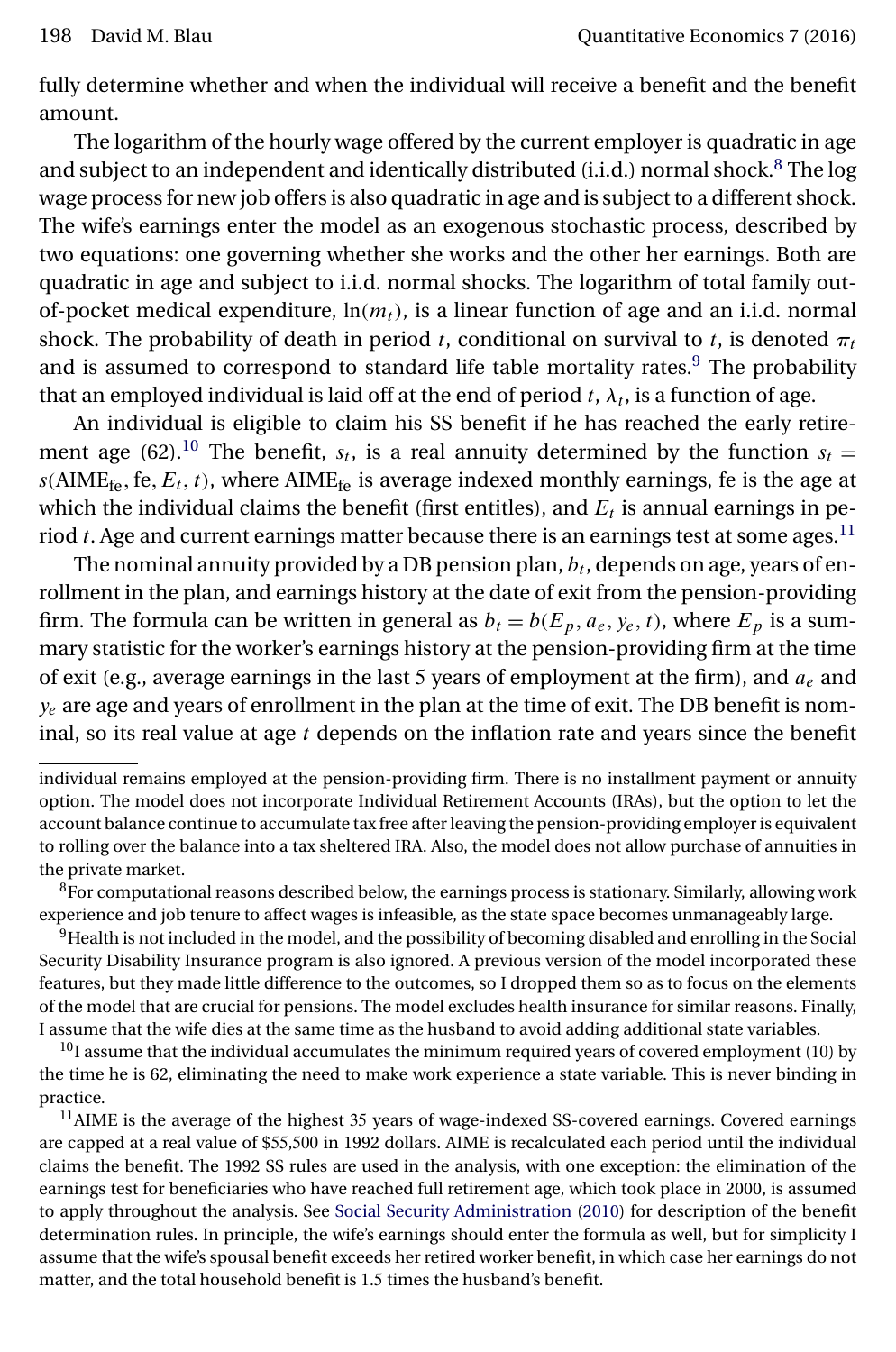<span id="page-6-0"></span>

began. There is no risk of default by the pension plan. It is computationally infeasible to allow both  $E_p$  and AIME<sub>fe</sub> to be state variables, so as in [French](#page-30-0) [\(2005\)](#page-30-0) I assume that  $E_p = AIME_p$ , the value of AIME at the time of exit from the pension-providing firm. The DB pension benefit cannot be received until the individual leaves the pension job. The benefit formula depends on the specific pension plan in which the worker is enrolled. I describe the pension data in the following section.

DC pension plans are characterized by the employee and employer contribution rates. While employed at the pension-providing firm, the individual and the firm contribute specified fractions of the individual's pre-tax earnings to the pension account. These fractions are taken as given and fixed in the model. If the individual remains with the pension-providing firm at the beginning of period  $t + 1$  and has not reached age 70, the account balance is given by  $D_{t+1} = (D_t + E_t(wc + ec))(1 + r_{t+1})$ , where wc and ec are the worker and employer contribution rates, respectively, and  $r_{t+1}$  is the rate of return on assets held at the beginning of period  $t + 1$ . If the individual has left the firm but has not yet claimed the account balance, then  $D_{t+1} = D_t(1+r_{t+1})$ . Borrowing from a DC pension account is not allowed.

The rate of return earned on assets held at the end of period  $t$ ,  $A_t^*$ , is realized at the beginning of period  $t + 1$ . The rate of return is determined by a stationary stochastic process specified as  $1 + r_{t+1} = (1 + r_m) \exp{\{\theta_{t+1}\}}$ , where  $r_m$  is the mean rate of return and  $\theta_t$  is an idiosyncratic individual-specific shock, distributed i.i.d. normal. Returns are defined to include capital gains, so  $r_{t+1} < 0$  corresponds to a capital loss. The rate of return is assumed to be the same for the DC pension account and household wealth.

The law of motion for assets held outside the DC account is  $A_{t+1} = A_t^*(1 + r_{t+1}).$ There is assumed to be a borrowing constraint  $(A_t \geq 0 \forall t)$  and a consumption floor,  $c_F > 0$ . The consumption floor is a simple approximation to income-and-asset-tested government programs such as Supplemental Security Income, Food Stamps, and Medicaid, that allow individuals with no other sources of income to survive [\(Hubbard, Skin](#page-30-0)[ner, and Zeldes \(1995\),](#page-30-0) [van der Klaauw and Wolpin \(2008\)\)](#page-31-0). If cash on hand is less than  $c_F$ , the government provides a grant sufficient to allow consumption of  $c_F$ .<sup>12</sup>

Non-asset income net of out-of-pocket medical expenditure and taxes is

$$
I_t = E_t + P_t E_{wt} + b_t + s_t - m_t - \tau(E_t, P_t E_{wt}, b_t, s_t, m_t, A_t, t, \text{wc}),
$$

where  $P_t = 1$  if the wife works and 0 otherwise,  $E_{wt}$  is the wife's earnings offer, and  $\tau$  includes federal income and payroll taxes, calculated using the rules in effect for 1992, and assuming the household takes the standard deduction. The tax computation accounts for the tax-sheltered nature of the worker's contribution to the DC account, and for the rules governing taxation of SS benefits. Cash on hand at the beginning of period  $t$  net of out-of-pocket medical expenditure and taxes is  $A_t + I_t$ , and assets carried forward to the next period, before the return is realized, are  $A_t^* = A_t + I_t - c_t$  (unless the liquidity constraint is binding).

 $12A$  large medical expenditure shock could cause end-of-period assets to be negative. In this case, the debt is forgiven before the beginning of the next period. This is intended to roughly mimic the Medicaid program, which provides means-tested health insurance for the poor.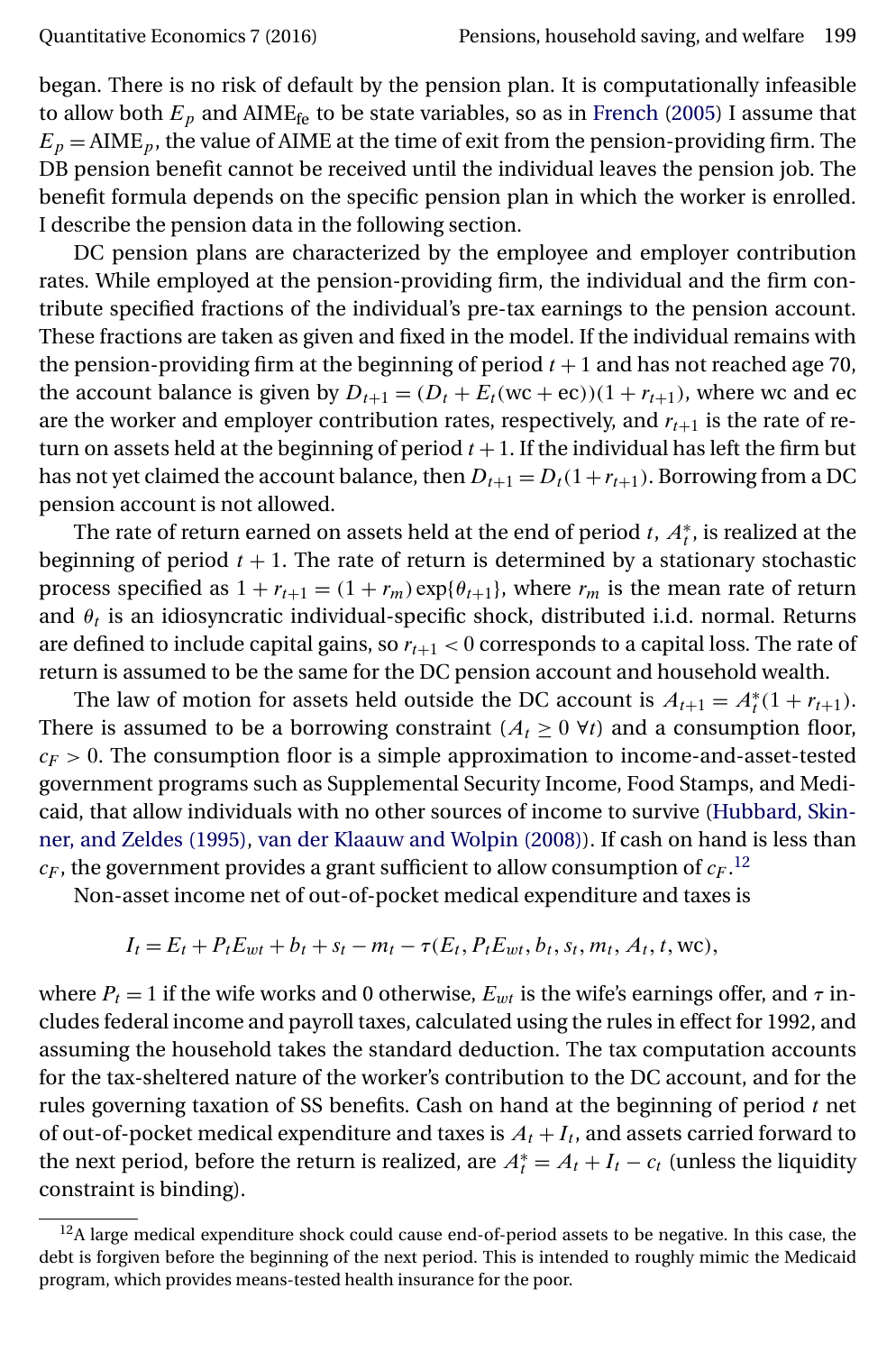<span id="page-7-0"></span>Utility is a function of consumption and employment. The functional form assumed here is isoelastic in consumption, separable in consumption and employment, and dynamic in employment, <sup>13</sup>

$$
u_t = [c^{1-\alpha}/(1-\alpha)] \exp\{\varepsilon_{ct}\} + \gamma_1 W_t + \gamma_2 (1-W_{t-1})W_t + \gamma_3 W_{t-1}N J_t + W_t \varepsilon_{\ell t},
$$

where  $W = 1$  if employed and 0 otherwise,  $NJ = 1$  if a new job is chosen and 0 otherwise, and  $\varepsilon_{ct}$  and  $\varepsilon_{\ell t}$  are i.i.d. normal shocks to the utility from consumption and employment, respectively.<sup>14</sup> Parameter  $\alpha$  is the coefficient of relative risk aversion,  $\gamma_1$  is the disutility of employment,  $\gamma_2$  is the additional disutility of employment if the individual was not employed in the previous period, and  $\gamma_3$  is the additional disutility of employment in the period in which the individual changes jobs. The dynamic features of the utility function are important so as to avoid excessive churning in employment choices in response to transitory earnings and preference shocks.

The bequest function takes the form

$$
B_t = \beta_0 \big( 1 - \exp\{-\beta_1 A_t \} \big),
$$

where  $B_t$  is the utility received in period t from leaving a bequest of  $A_t$  in the event of death at the beginning of  $t + 1$ , and  $\beta_0$  and  $\beta_1$  are nonnegative parameters.

The individual's goal is to choose employment and consumption (and SS and DC claiming, if relevant) each period to maximize the expected present discounted value (EPDV) of remaining lifetime utility, with discount factor  $\delta$ , subject to the constraints described above.

This model is very flexible with respect to pension crowd out. There are combinations of preferences and constraints that could result in very small crowd out or even "crowd in." For example, a strong preference for leisure could induce both early retirement and a high rate of private saving to finance consumption during retirement until eligibility for a pension benefit, as noted by [Feldstein](#page-30-0) [\(1974\)](#page-30-0). The high rate of saving would occur during the same part of the life cycle when the implicit pension value is growing rapidly, resulting in a positive relationship between pension wealth and saving. High risk aversion could drastically limit the extent to which individuals are willing to substitute an illiquid pension for household saving, yielding very small crowd out. Patient individuals will tend to accumulate a lot of saving for retirement, and are unlikely to face either a binding liquidity constraint or a significant risk of hitting the consumption floor. In this case, one form of saving for retirement might be a very good substitute for another, resulting in one-for-one crowd out.

The model has limitations as well. Pensions are complicated, and a number of potentially important features have been omitted. These include the choice over asset allocation and the form of benefit (lump sum, installments, or an annuity),  $15$  borrowing

 $13$ I experimented with a nonseparable utility function, but it proved unnecessary for fitting the employment and asset profiles in the data, so I opted for the more parsimonious specification.

<sup>&</sup>lt;sup>14</sup>I assume that all of the disturbances in the model are independent. The timing convention is that shocks are realized at the beginning of the period, before choices are made.

 $15$ The model does not allow the option of purchasing an annuity in the insurance market. This is in principle a significant limitation, but in practice the private annuity market is not widely used. For example,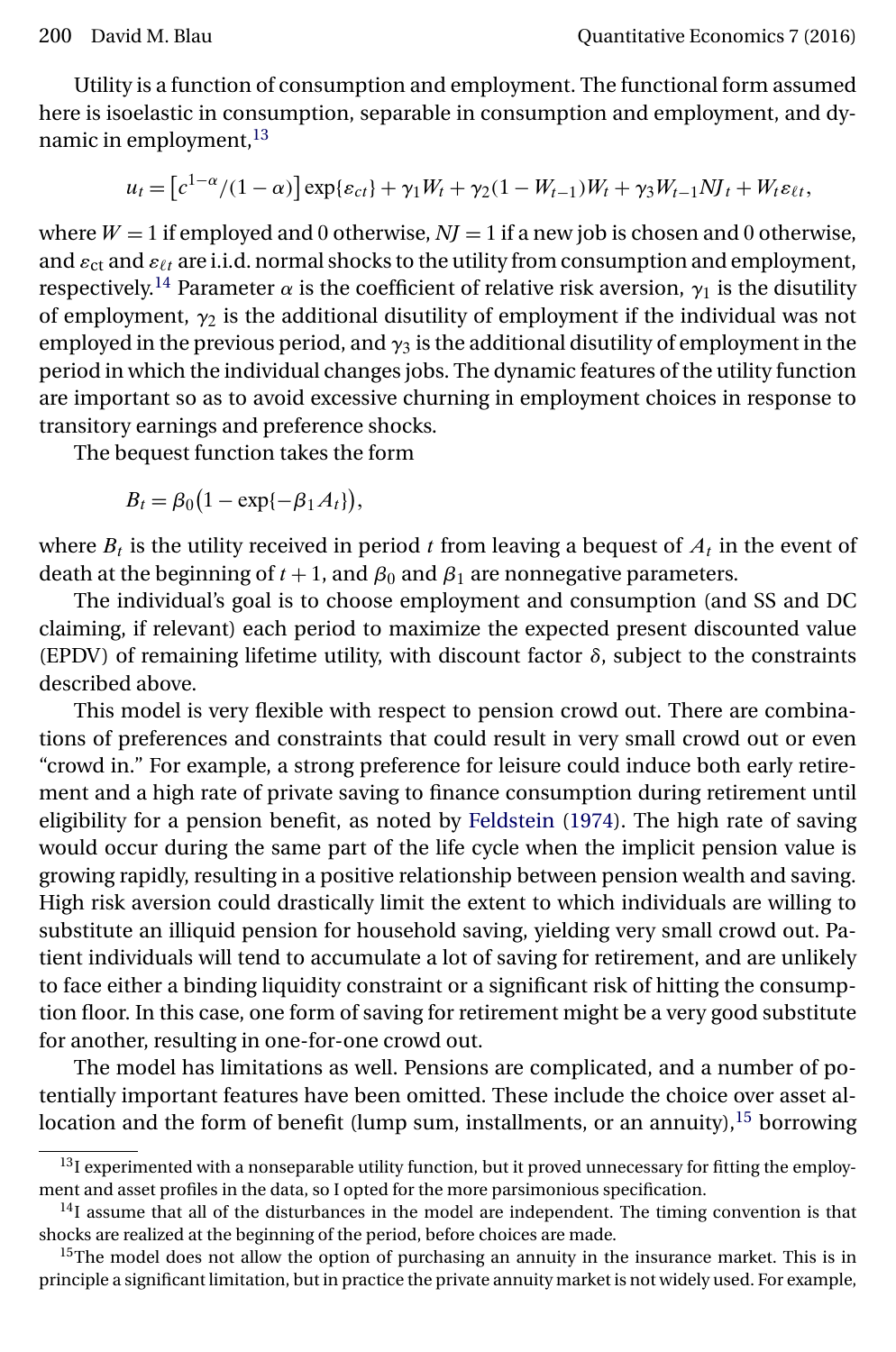<span id="page-8-0"></span>against the DC pension balance, the risk of bankruptcy in DB pensions, the enrollment decision, and the possibility of pension coverage on a new job. Some features of the environment that are relevant to saving and retirement behavior have been simplified considerably or omitted, so as to focus on pensions. These include health, disability and health insurance, time inconsistency, and other nonstandard aspects of preferences and decision-making. Persistence in unobservables is likely to be an important source of variation in saving behavior, so the absence of persistence in the wage and medical expenditure innovation processes makes the model poorly suited to explain heterogeneity in life cycle wealth profiles. As a result, the analysis focuses on the central tendency of the asset distribution. The results should be interpreted with these limitations in mind.

# 2.2 *Restrictions imposed in empirical analysis*

The stylized version of the life cycle model that is the basis for empirical analysis of pension crowd out is a special case of this model, with no uncertainty, no liquidity constraint, no bequest motive, no consumption floor, and no employment and claiming choices. This restricted version of the model can be solved analytically for household wealth or the saving rate, and implies a regression specification for nonpension wealth of the form

$$
A_t = \beta_1 X_{1t} + \beta_2 X_{2t} + \beta_3 X_{3t} + \beta_4 X_{4t} + \beta_5 X_{5t} + \beta_6 X_{6t},
$$

where

 $X_{1t} = (1 - \kappa_t)(A_{t-1}^* + D_{t-1}^*) =$  adjusted previous-period wealth plus the DC balance

 $\kappa_t \in [0, 1)$  is an adjustment factor for remaining length of life  $\frac{d\kappa_t}{dt} > 0$ ,

$$
\kappa_T=1),\quad
$$

- $X_{2t} = (1 \kappa_t)E_t(1 wc \tau)$  is adjusted net annual earnings, assuming a flat tax rate of  $\tau$ ,
- $X_{3t} = \kappa_t \text{PDV}_t(E)$  is the adjusted present discounted value (PDV) of future earnings
- $X_{4t} = \kappa_t \text{PDV}_t(b)$  is the adjusted PDV of future DB pension benefits,

 $X_{5t} = \kappa_t \text{PDV}_t(s)$  is the adjusted PDV of future SS benefits,

 $X_{6t} = D_t$  is the DC balance in period t.

The restrictions used to derive this specification deliver strong predictions:  $\beta_1 = \beta_2 = 1$ and  $\beta_3 = \beta_4 = \beta_5 = \beta_6 = -1$ . The parameters  $\beta_4$ ,  $\beta_5$ , and  $\beta_6$  measure pension crowd out: the amount by which household wealth is reduced as a result of a 1 dollar increase in pension wealth. The virtue of this framework is its empirical tractability: under the

[Inkmann, Lopes, and Michaelides](#page-31-0) [\(2011\)](#page-31-0) report that fewer than 6% of retired individuals in the English Longitudinal Study of Ageing voluntarily purchase annuities.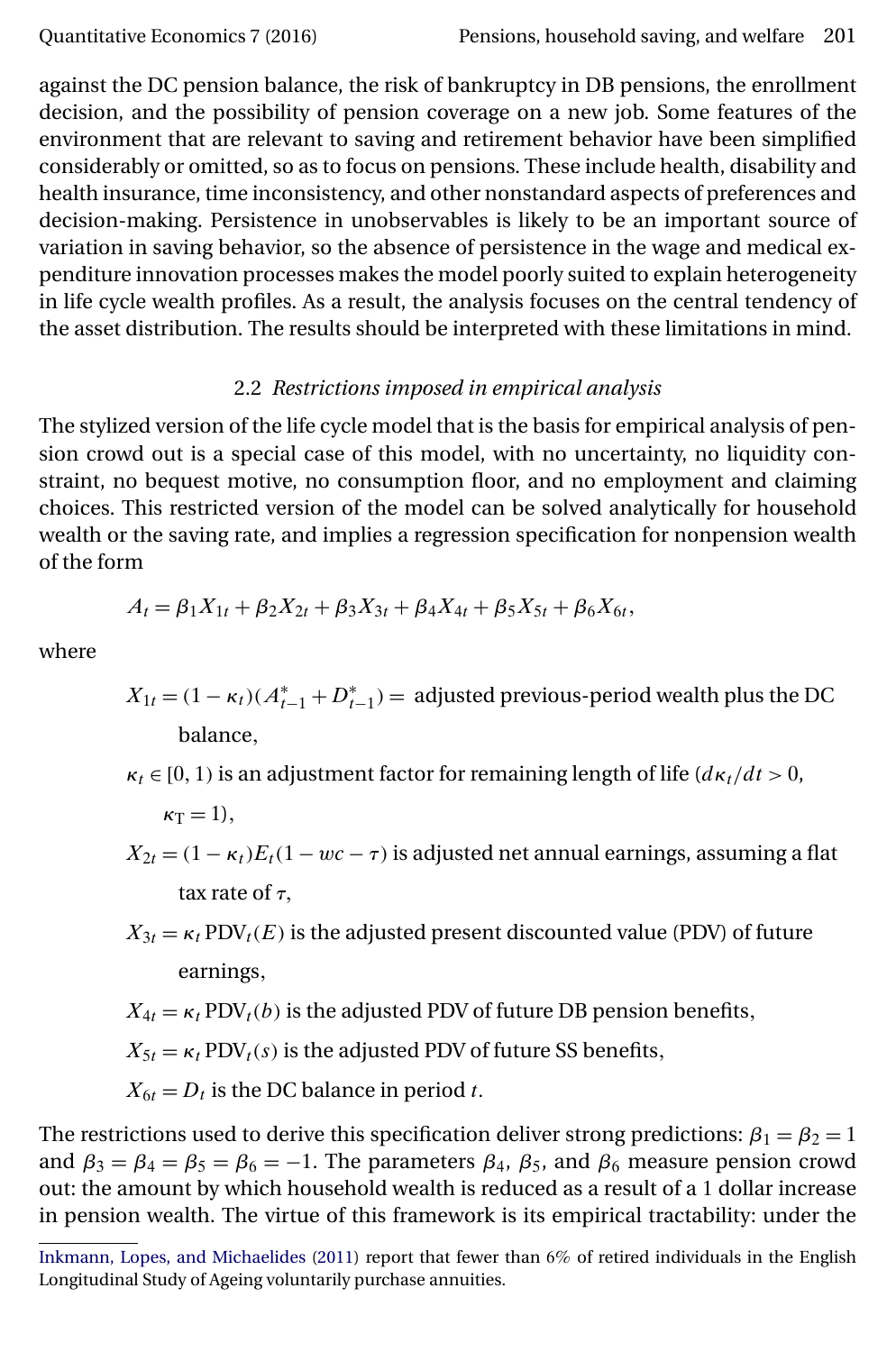<span id="page-9-0"></span>assumptions of the model, the right hand side variables can be computed and the regression can be estimated with suitable data. I estimate regressions of this form using data simulated from the unrestricted model.

# 2.3 *Model solution*

The model is formulated as a dynamic program and solved numerically by backward recursion on the value function, using Monte Carlo integration to approximate integrals. There are as many as three continuous state variables in a given period, depending on age and pension coverage: household assets, the DC account balance, and AIME. There are up to five discrete state variables depending on age: employment status in the previous period, the age at which the individual first entitles to SS (fe, set equal to zero if not yet entitled), the number of years worked after claiming SS and before the full retirement age (FRA) (to account for benefit readjustment upon reaching the FRA for benefits lost to the earnings test), years enrolled in the DB pension plan, and a categorical indicator of current pension status: whether covered, which type of plan, and whether claimed. The model is solved for grids of values of the continuous state variables along with all feasible values of the discrete state variables at a given age. Multidimensional local linear interpolation is used to approximate the expected value at  $t$  of the period  $t + 1$  value function for each selected point in the period  $t$  state space and each alternative in the period  $t$  choice set. The pension wealth measures are also approximated by interpolation. Appendix A in the Supplement provides further details on the solution method. For a given set of discrete choices, optimal consumption is found by grid search.

#### 3. Data, pensions, calibration, and simulation

# 3.1 *Data*

Data from the HRS and SIPP are used to estimate some parameters of the model, and to compute age profiles of employment, assets, and SS claiming to which the model simulations can be compared. The HRS also provides benefit formulas for a sample of DB pension plans, which are used in solution and simulation. The HRS is a biennial longitudinal survey of a sample of U.S. households with individuals aged over 50. The survey began in 1992 with a sample from birth cohorts 1931–1941, and their spouses. Additional cohorts have been added periodically, and I use individuals from all of the recent cohorts, including birth years 1921–1953. Data from the SIPP are used to construct profiles for ages 25–50. The 2004 SIPP panel (covering the years 2003–2008) is used to measure employment and earnings, and the 1996, 2001, and 2004 panels (covering 1996–2008) are used to measure assets and medical expenditure. The data sources are combined, and various subsamples are used to estimate the parameters of the earnings, medical expenditure, and layoff functions, and to measure age profiles of the key outcomes.<sup>16</sup>

<sup>&</sup>lt;sup>16</sup>The SIPP data are used for ages 25–50, and the HRS for ages 51 and above. The age profiles from the HRS and SIPP for all variables are very close to each other at the seam age, with one exception: the job switch rate. As shown in Figure A1, there is a large drop in the job switch rate at age 50, which is the seam age between the SIPP and HRS data. It is difficult to determine which is more accurate. For purposes of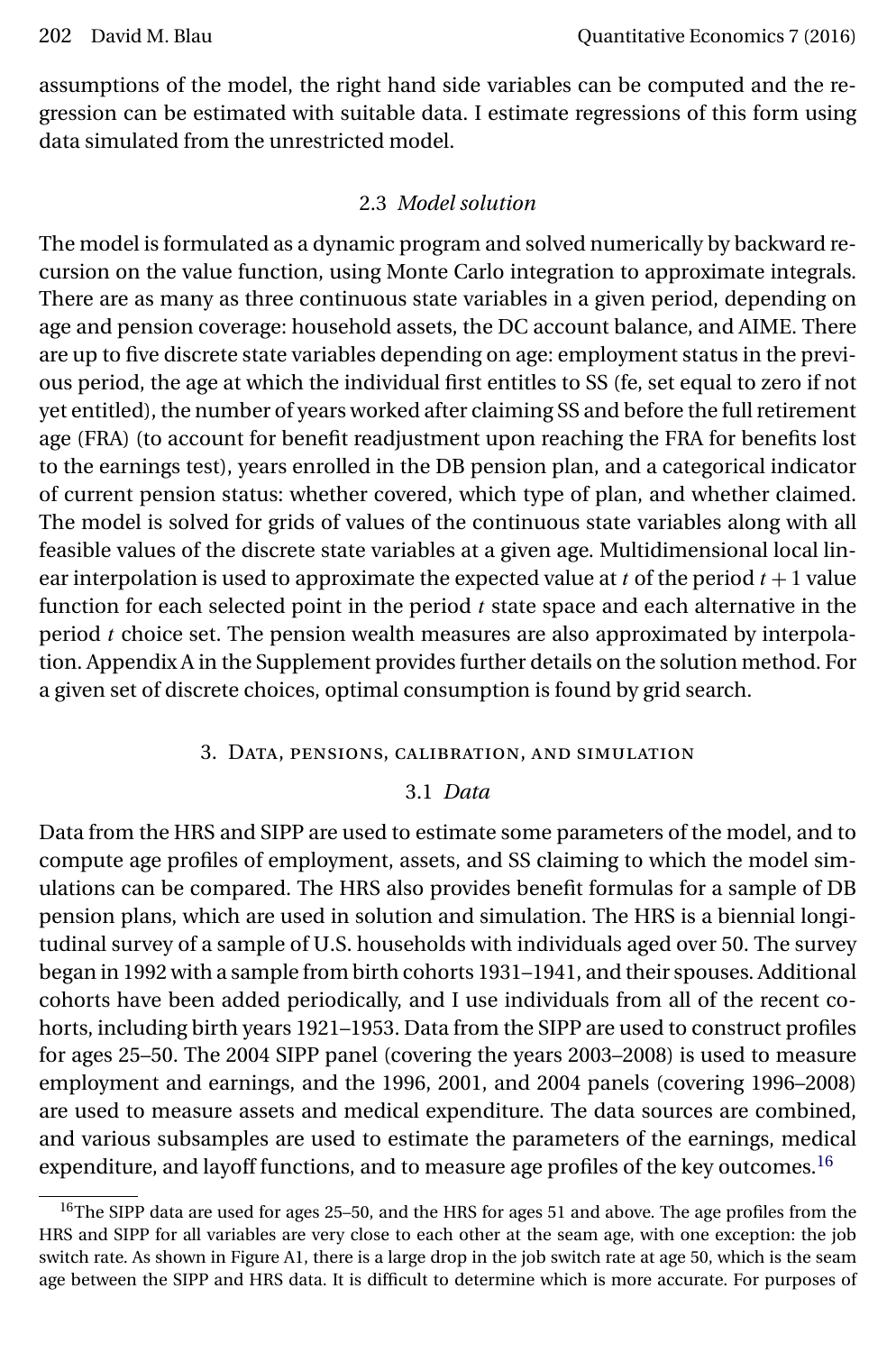<span id="page-10-0"></span>I use a narrowly defined population so as to make the sample as homogeneous as possible, while also maintaining a reasonable sample size (as noted above, the model solution is very computation-intensive, precluding the possibility of solving for a heterogeneous sample). The population is white, non-Hispanic married men who graduated from high school and may have attended college but did not receive a 4 year college degree. Furthermore, I only use cases that do *not* have pension coverage (but are covered by SS). The model is calibrated using only the no-pension cases, and the calibrated model is then used to simulate the impact of pensions. The reason for this approach is that the distribution of worker characteristics differs substantially by pension coverage. Simultaneously attempting to fit profiles for no-pension, DB, and DC subsamples is much more difficult, and runs the risk of calibrating to differences across these groups that result from unobserved heterogeneity.<sup>17</sup> As noted above, my approach is not well suited to explain heterogeneity in wealth profiles or features of the wealth distribution other than the central tendency.

An individual is defined as employed in a given year if he worked at least 6 months of the year, regardless of hours worked per week. This annual measure of employment was constructed from monthly employment histories available in both the HRS and SIPP. Assets are measured by total net worth, including home equity. I use imputed and cleaned measures from the RAND version of the HRS and from the constructed variable reported in SIPP. Other variables include the age at which the SS retirement benefit was claimed (from the HRS) and earnings, layoffs, and out-of-pocket household medical expenditure (from both sources).

# 3.2 *Pensions*

The HRS asks respondents who report being enrolled in a DB pension plan a substantial battery of questions about the plan, including the ages of early and normal retirement, expected benefits if the respondent were to leave the firm at the early and normal retirement ages, and the respondent's expected age of retirement and expected benefit at that age. Some studies have used this information to construct a measure of DB pension wealth [\(Chan and Stevens](#page-30-0) [\(2008\)](#page-30-0), [Engelhardt and Kumar \(2011\)\)](#page-30-0), but the information is not sufficient to calculate benefits for all possible retirement ages and earnings realizations. The HRS also obtained Summary Plan Descriptions and other relevant information about the pension for a subsample of HRS respondents. The benefit formulas and other plan features derived from these documents were coded by HRS staff and

not generating excessive job turnover in the DB simulations, I decided to target the much lower HRS job switching rate. The Panel Study of Income Dynamics (PSID) provides data for the entire age range, but the sample sizes are much smaller at each age. I compared asset data from the PSID to the data from SIPP and HRS and found a very close correspondence by age, but the PSID profiles are noisier.

 $17$ Pension holders are better educated, have higher earnings, are more likely to belong to a union and work in the public sector, are in better health, have greater attachment to the labor force, and are much more likely to have employer-provided health insurance compared to workers without pensions. See [Blau](#page-30-0) [\(2008\)](#page-30-0) and [Gustman, Steinmeier, and Tabatabai](#page-30-0) [\(2010\)](#page-30-0) for extensive description of pensions in the HRS. An alternative approach is to calibrate the model to the behavior of DB or DC pension holders, and simulate the impact of removing the pension. I tried this approach but found it difficult to fit the data on pension holders, perhaps because pensions are so heterogeneous and I can solve the model using only one plan at a time.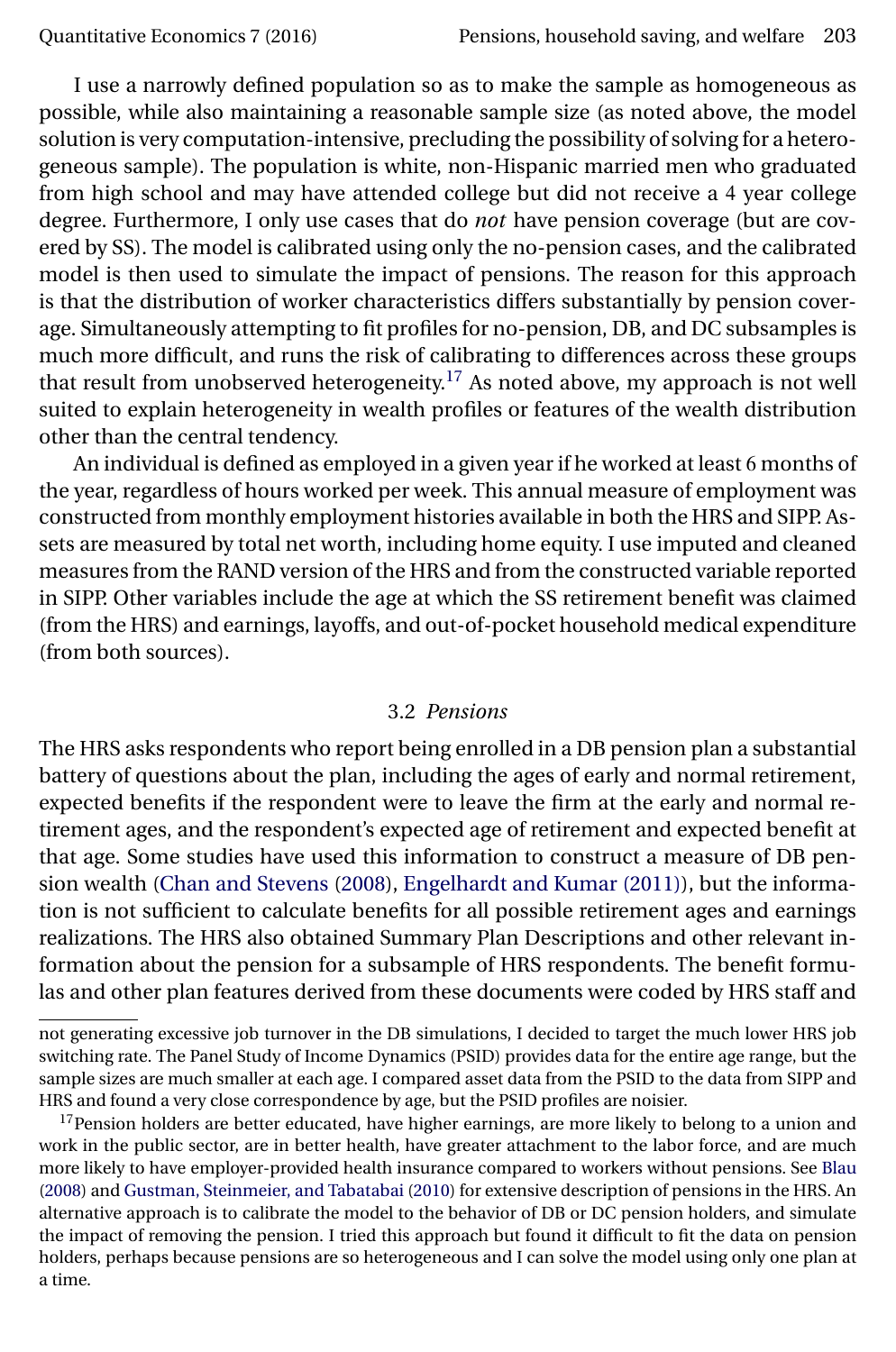<span id="page-11-0"></span>made available in a data base, along with pension calculator software. The data and software allow one to compute the benefit to which an individual would be entitled for any combination of age, years of enrollment, and salary profile. Unfortunately, it was not feasible to integrate the pension calculator software with the model solution software. Instead, I developed a very flexible plan-specific regression approximation of the benefit formulas for use in solution and simulation of the model. The approach is described in Appendix B in the Supplement. The pension data base also contains DC plans, but the only relevant DC plan characteristics in the model are contribution rates and the initial balance. These are described below.

# 3.3 *Calibration*

The model was calibrated in three steps. First, the HRS and SIPP data were used to estimate the parameters of the wage, medical expenditure, wife's earnings, and layoff functions.<sup>18</sup> The estimates are shown in the Supplement in Tables A1 and A2, and the estimated variances used in solution of the model are reported in the top panel of Table 1. Supplement Tables A3 and A4 display summary statistics for the wage, wife earnings, and medical expenditure from model simulations based on these estimates.

| Parameter                                                                         | Value      |
|-----------------------------------------------------------------------------------|------------|
| Derived from estimates using HRS and SIPP data                                    |            |
| Variance of log out-of-pocket medical expenditure shock                           | 0.826      |
| Variance of log husband wage offer shock                                          | 0.043      |
| Variance of log wife earnings offer shock                                         | 0.340      |
| Annual layoff rate                                                                | 0.006      |
| Fixed arbitrarily                                                                 |            |
| Consumption floor $(c_F)$ (thousands of 1992 dollars)                             | 5          |
| Mean real rate of return $(r_m)$                                                  | 0.03       |
| Variance of log rate of return shock                                              | 0.0002     |
| Annual inflation rate                                                             | 0.02       |
| Calibrated to match employment and asset patterns                                 |            |
| Disutility of employment $(\gamma_1)$                                             | $-0.0001$  |
| Additional disutility of employment if not employed in $t-1$ ( $\gamma_2$ )       | $-0.18$    |
| Additional disutility of employment if in a different job in $t-1$ ( $\gamma_3$ ) | $-0.010$   |
| Variance of disutility of employment shock $(\sigma_{\varepsilon}^2)$             | 0.0016     |
| Variance of log utility of consumption shock $(\sigma_{\varepsilon}^2)$           | 0.03       |
| Bequest parameters ( $\beta_0$ , $\beta_1$ )                                      | 1.60, 0.01 |
| Rate of time preference $(\delta)$                                                | 0.08       |
| Coefficient of relative risk aversion $(\alpha)$                                  | 2.5        |

| TABLE 1. Key parameters used in calibration. |  |  |
|----------------------------------------------|--|--|
|                                              |  |  |

*Note*: See Tables A1 and A2 in the Supplement for the full set of regression parameter estimates.

 $18$ The log wage, log wife earnings, and log out-of-pocket husband+wife medical expenditure functions are specified as linear fixed effect models. I use the fixed effects estimates to compute variances of the transitory shocks, which are used in the model solution. The layoff and wife's labor force participation models are estimated by probit. The notes to Table A1 provide details on the estimates. Selectivity correction terms estimated from a probit are included in the wage and wife's earnings equations.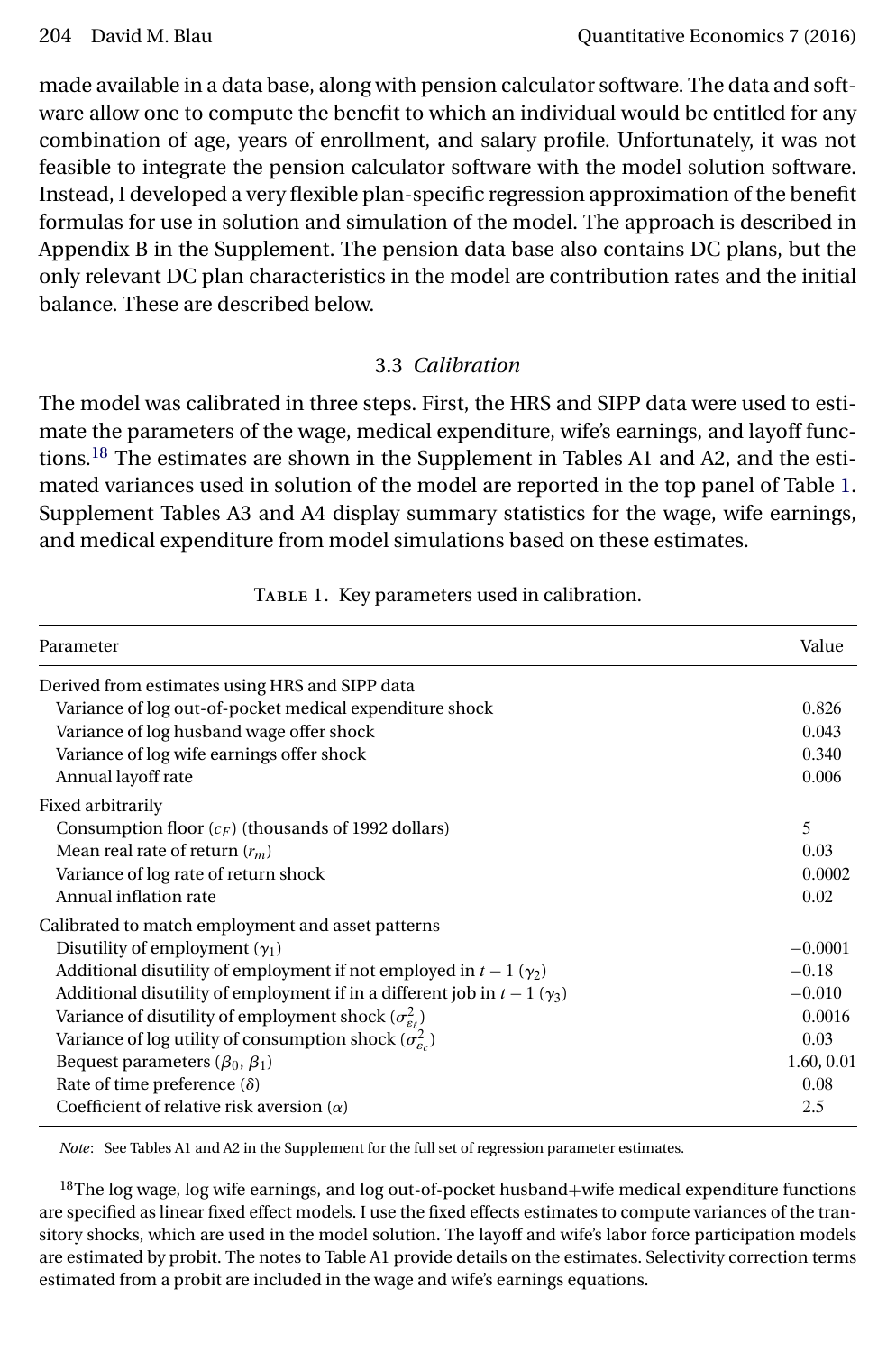<span id="page-12-0"></span>Second, the values of several other parameters were set arbitrarily. These include the consumption floor ( $c_F = 5K$ ) and the mean rate of return ( $r_m = 0.03$ ). The second panel of Table [1](#page-11-0) shows these and the values of other arbitrarily chosen parameters. All monetary amounts are expressed in thousands of 1992 dollars (multiply by 1-69 to convert to 2014 dollars).

The remaining parameters were calibrated so as to generate simulated life cycle employment, asset, and SS claiming patterns that match the patterns observed in the data for the subsample of men without pension coverage. The coefficient of relative risk aversion (CRRA) ( $\alpha$ ), rate of time preference ( $\delta$ ), disutility of employment parameters ( $\gamma$ ), variances of the preference shocks, and the bequest parameters  $(\beta)$  were chosen in this manner. The resulting parameter values are shown in the last panel of Table [1.](#page-11-0)<sup>19</sup> It is notable that simultaneously fitting employment, asset, and SS claiming patterns requires a relatively high discount factor (1-08), a relative large bequest motive, and a small disutility of employment. The high discount factor is needed to explain the prevalence of early Social Security claiming, while the large bequest motive is needed to explain why assets fail to decline much after retirement. The CRRA is calibrated to 2-5, a fairly typical value. Smaller or larger values provided a significantly worse fit.

### 3.4 *Simulation*

Simulations of the model compare four pension scenarios: (1) no pension, (2) a DB pension, (3) a DC pension, with the household eligible for SS in all three cases, and (4) no SS (and no payroll tax) and no pension. The calibration and simulations use a randomly chosen DB pension plan from the HRS pension provider data base.<sup>20</sup> The DC plans are characterized by the employer and employee contribution rates. These are set to 0-06 for the worker and  $0.09$  for the firm. $^{21}$  I simulate 1500 cases from age 25 to 100 for each scenario, and average the results across simulations. Individuals face mortality risk in the simulations, but for ease of interpretation I assume that no deaths actually occur. The model is solved and simulated for a married white man with a high school diploma but no Bachelors degree, born in 1937, age 25 in the first period, employed at the beginning

<sup>&</sup>lt;sup>19</sup>The calibration targets are the age profiles shown below in Figures  $1-3$  $1-3$  and A[1–](#page-13-0)A3. The calibration method was informal and involved trying large numbers of parameter combinations until reasonable fits were obtained. I used this approach because a method-of-simulated-moments approach failed to converge regardless of starting values. This may be a result of an underidentified model. The calibration exercise was not intended to explain heterogeneity in saving, so this does not limit the usefulness of the analysis for understanding the determinants of crowd out.

 $20$ Each DB pension plan has a unique benefit formula, so the model must be solved for each plan used in the analysis. I attempted to develop a value function approximation approach similar to the one used by [van der Klaauw and Wolpin](#page-31-0) [\(2008\)](#page-31-0) that would be flexible enough to encompass the formulas of a wide variety of plans. The formulas are so heterogeneous that this proved impossible. Results for other randomly selected DB plans are discussed below.

 $^{21}$ A 6% worker contribution rate is the modal value reported in the National Compensation Survey (NCS; US Bureau of Labor Statistics [\(2005,](#page-31-0) Tables 90, 94)). A 100% employer match rate is the modal value reported in the NCS. I use a 150% match rate because a lower rate resulted in an excessively high job-changing rate in some specifications. However, in the final specification the simulated DC crowd out was very similar with a 100% employer match.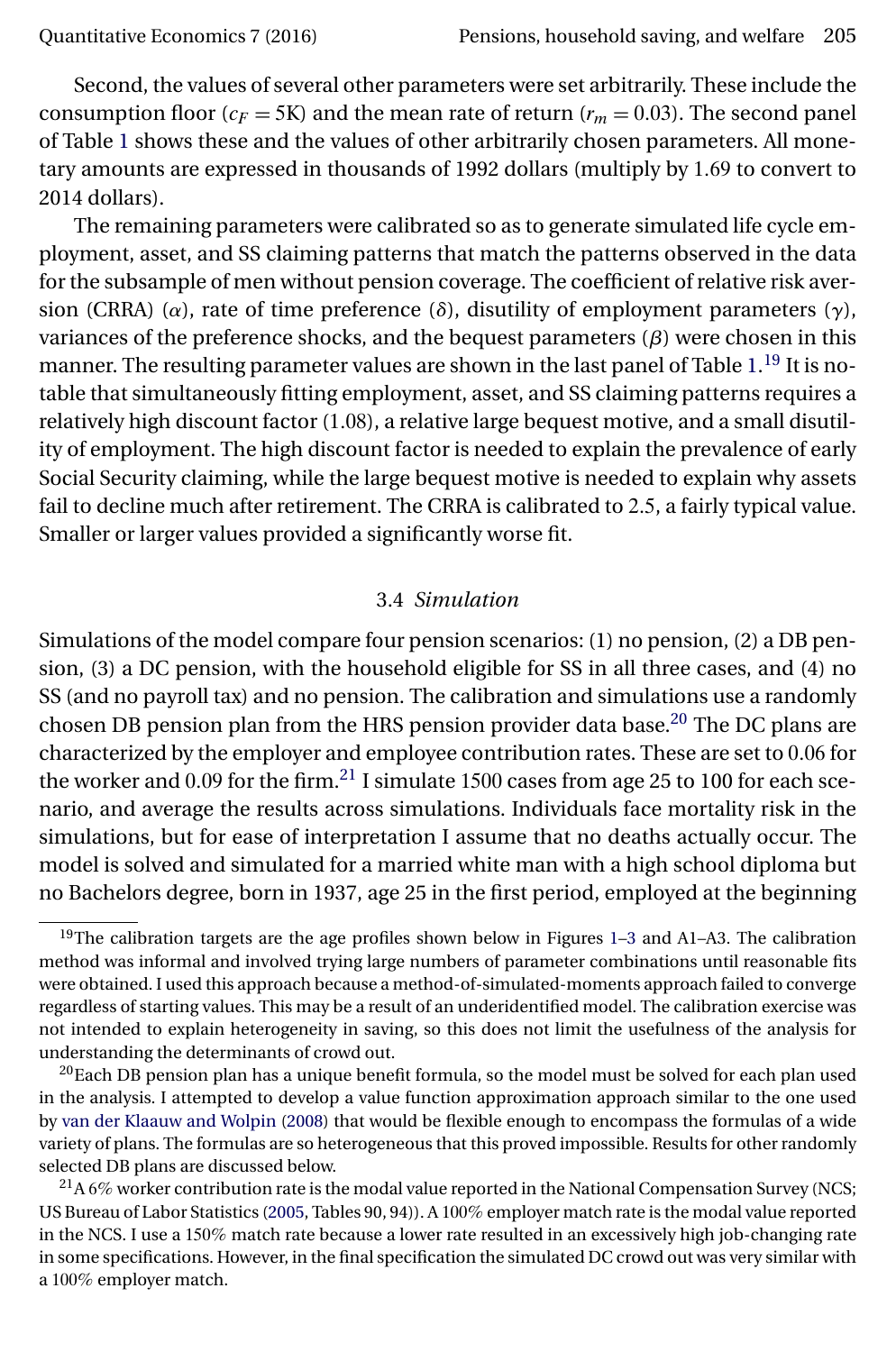<span id="page-13-0"></span>of the first period, and in the DB and DC pension simulations, enrolled in the plan at age 25. Other initial conditions are assets of \$5000 (the sample median at age 25 in the SIPP in the no-pension case), DC balance  $= 0$ , and AIME  $= $1000$ .

### 4. RESULTS

# 4.1 *Model fit*

Figures 1[–3](#page-14-0) illustrate the fit of the model to employment, asset, and SS claiming profiles in the data for men with no pension. The model provides an exceptionally good fit to the employment profile up to age 70, with the sharp decline in employment beginning around age 60 well predicted by the model, without including age in the utility func-tion.<sup>[2](#page-14-0)2</sup> The simulated asset profile in Figure 2 closely matches the median asset profile in the data until about age 80. The simulated profile declines less steeply than the actual profile after age 80, but the data are noisy. Figure [3](#page-14-0) shows that SS claiming in the data is highly concentrated at age 62, with almost 50% claiming at the earliest possible age and 60% by age 63. The model predicts that about 20% claim at age 62 and another 30% at age 63. The model matches the claiming profile in the data reasonably well at all ages except 62. The failure of the model to capture the sharp spike in claiming at age 62 suggests that the model may inappropriately treat all assets as liquid, while in reality many household assets are tied up in houses, cars, and other relatively illiquid forms. Illiquidity is often suggested as a reason for the spike in claiming at age 62 (e.g., [Coile,](#page-30-0) [Diamond, Gruber, and Jousten \(2002\)\)](#page-30-0). The relatively high calibrated discount rate (8%)



Figure 1. Actual and simulated employment rate.

<sup>&</sup>lt;sup>22</sup>I do not discuss employment dynamics here because they are not central to the issue of crowd out. Figures A1–A3 in the Supplement show the fit of the model to employment dynamics.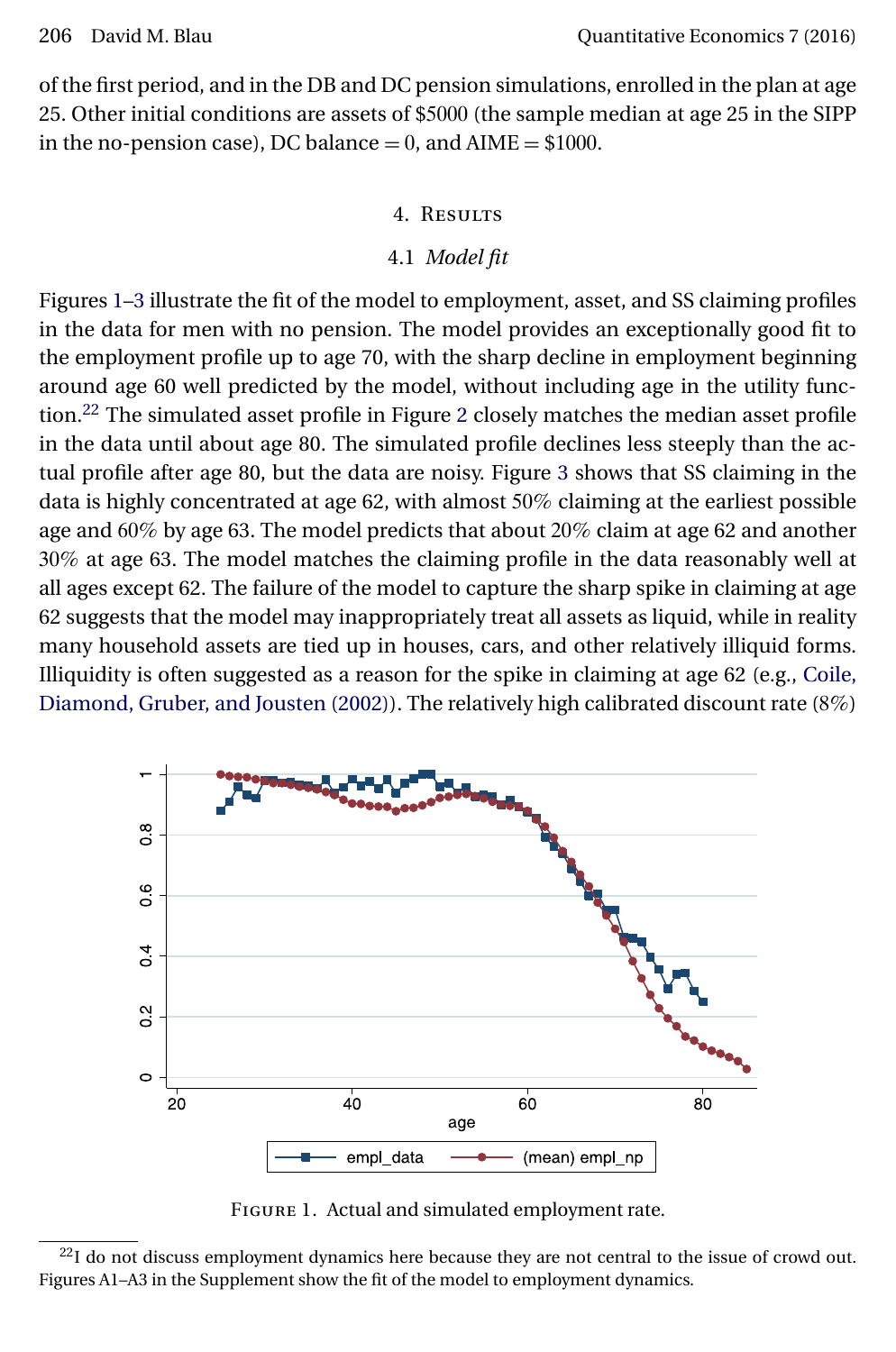$\frac{2}{2}$ 

60

 $62$ 

 $\overline{70}$ 

 $68$ 

(mean) ssclaim\_np

<span id="page-14-0"></span>

Figure 3. Actual and simulated Social Security claiming age.

age

66

 $64$ 

(mean) ssclaim\_np

is needed to get even this close to the age 62 SS claiming spike. A still higher discount rate enables the model to fit the claiming profile quite well, but the fit to employment and asset profiles deteriorates.<sup>23</sup>

 $^{23}$ The fit of the model to employment, asset, and claiming data for DB and DC pension holders, using the same population as for the nonpension case (white, married, high school graduate, not a college graduate) is shown in the Supplement. In general, the model predicts employment patterns quite well. Assets are underpredicted for DB holders by 10–20K and by a much larger amount for DC holders. As noted above, this likely reflects heterogeneity, despite a relatively narrowly defined population. The fit for Social Security claiming in the DB case is about the same as for NP case, but is underpredicted for DC.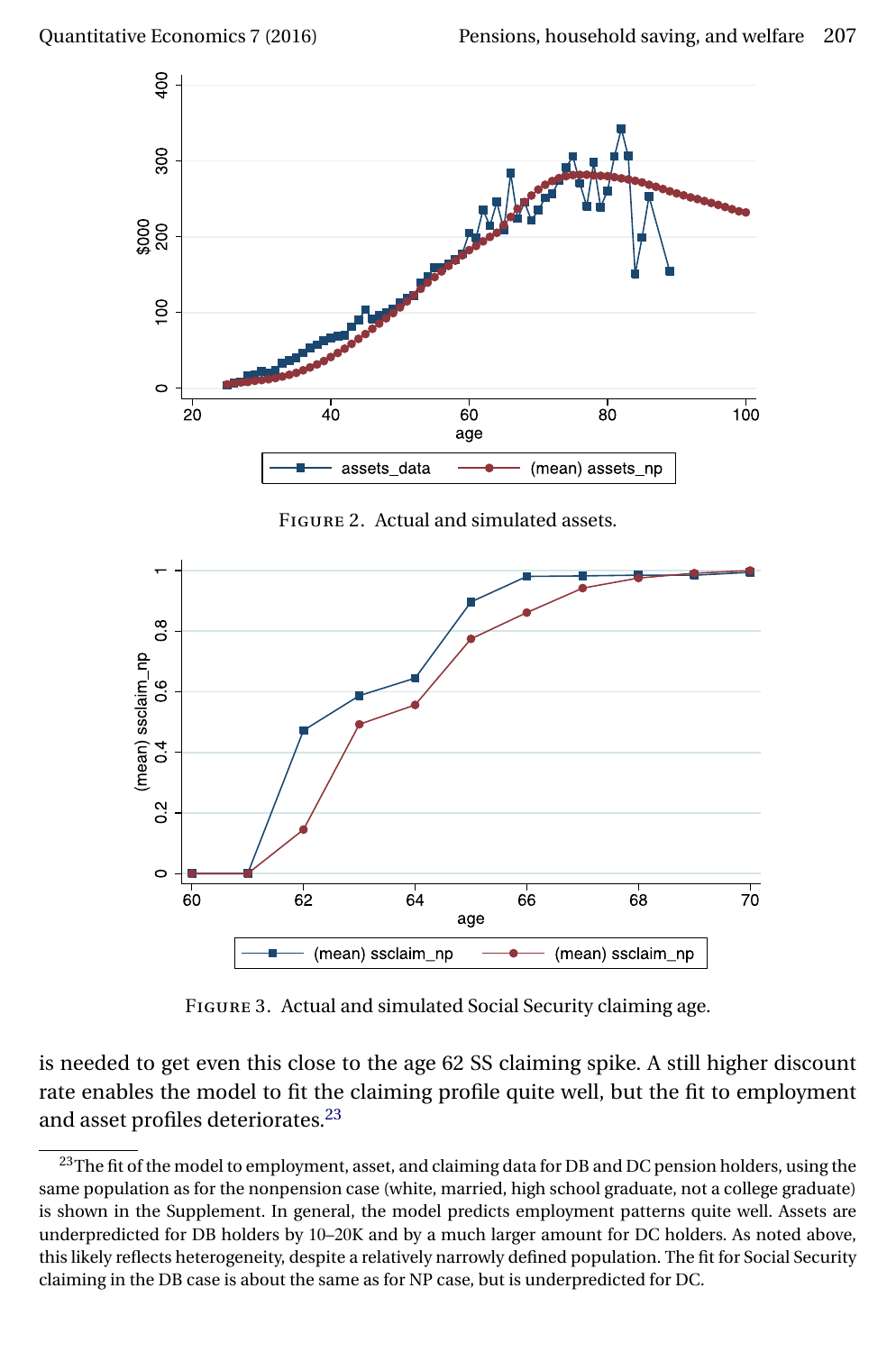# 4.2 *Simulated effects of pensions and Social Security*

<span id="page-15-0"></span>Figures 4[–7](#page-16-0) show simulated life cycle patterns of employment, consumption, pension claiming, and SS claiming for the four scenarios of interest: no pension (NP), DB pension, and DC pension, all with SS, and no-pension–no-SS (NPNSS). Employment declines more rapidly in the DB and DC scenarios in Figure 4 than in the NP case, consistent with the early retirement incentives of DB plans (e.g., [Stock and Wise \(1990\)\)](#page-31-0) and the wealth effects of DC plans. The employment decline starts at about the same age in



Figure 4. Simulated employment profiles.



Figure 5. Mean simulated consumption profiles.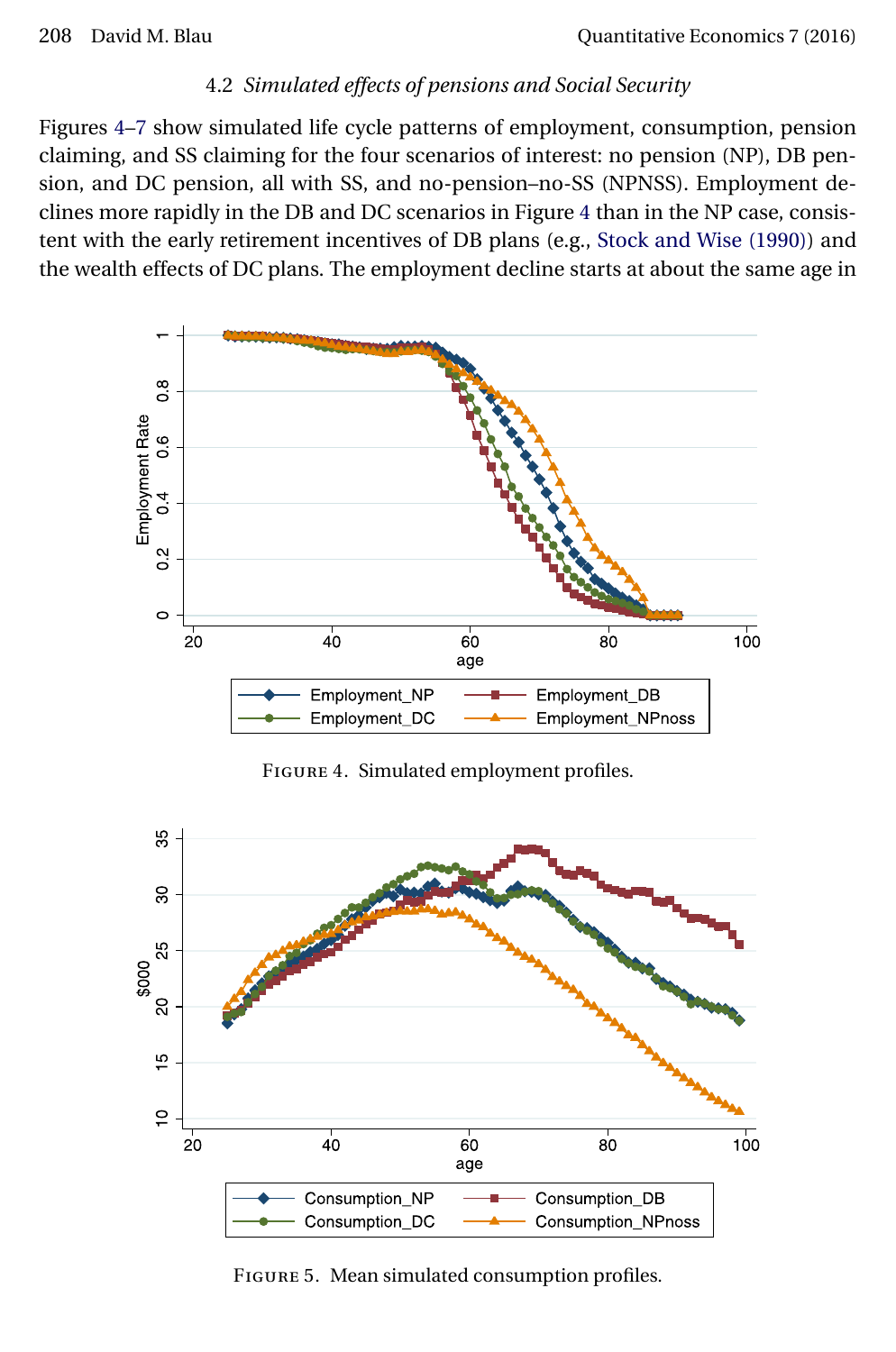<span id="page-16-0"></span>

FIGURE 6. Simulated pension claiming profiles.



Figure 7. Simulated social security claiming profiles.

the NPNSS and NP scenarios, but employment remains higher in the NPNSS case. This is likely due to both wealth and substitution effects.<sup>24</sup> The simulated consumption profiles illustrated in Figure [5](#page-15-0) show that consumption is much lower in the NPNSS scenario than in the scenarios with SS. Consumption in the DB pension scenario is significantly higher

<sup>&</sup>lt;sup>24</sup>A marginal cut in benefits would induce a pure wealth effect, which is different from the scenario simulated here. See Section [5](#page-27-0) for analysis of this case. The empirical literature shows that SS has complicated employment effects, increasing employment at some ages, and reducing it at other ages. See [Behaghel and](#page-29-0) [Blau](#page-29-0) [\(2012\)](#page-29-0), [French](#page-30-0) [\(2005\)](#page-30-0), [Mastrobuoni](#page-31-0) [\(2009\)](#page-31-0), and [van der Klaauw and Wolpin](#page-31-0) [\(2008\)](#page-31-0) for recent evidence.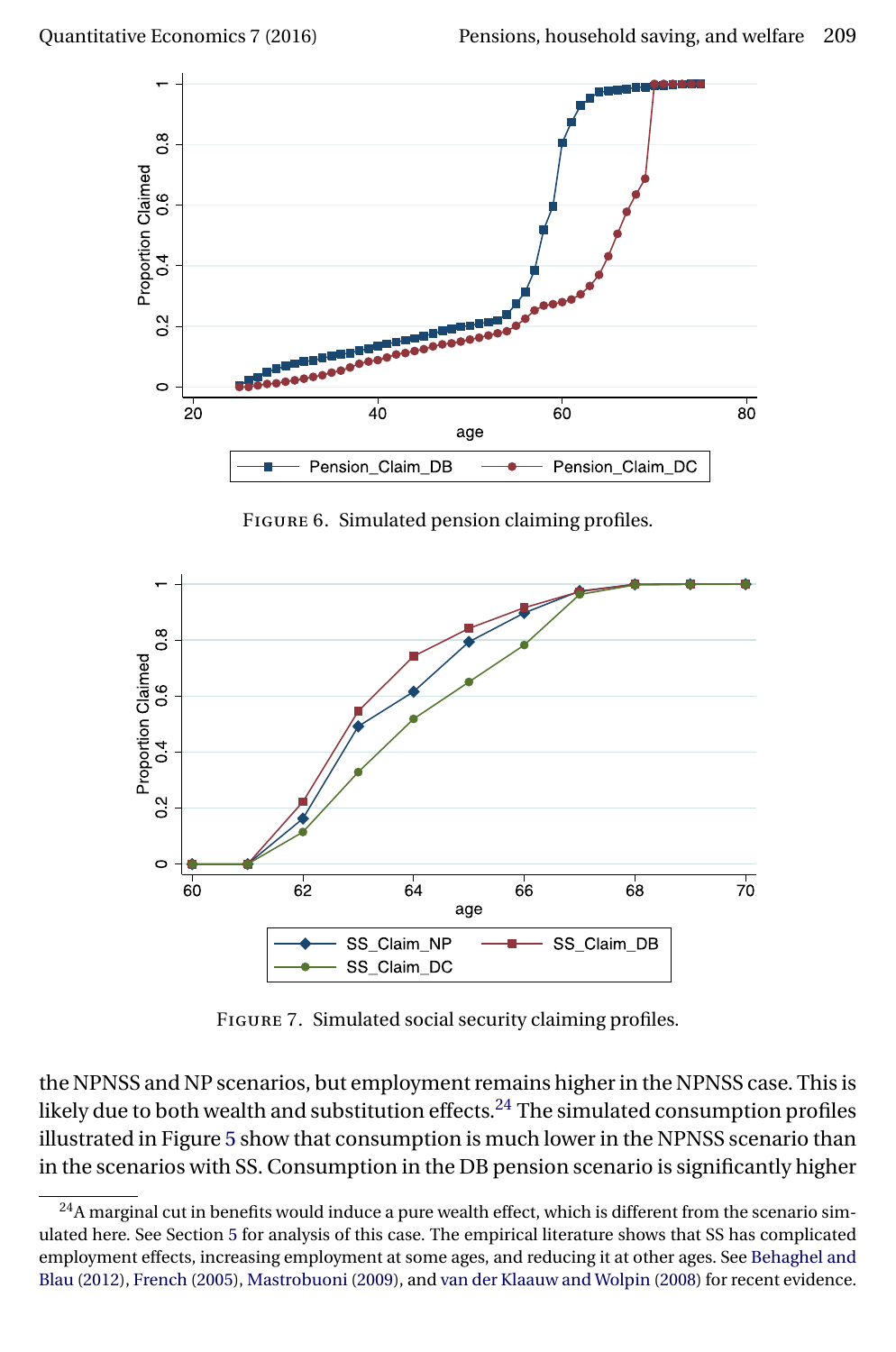at ages 60+ than in the NP case. This is not too surprising since DB pension recipients receive two annuities during retirement.

Figure [6](#page-16-0) shows that DB benefit claiming is concentrated at ages 54–59, consistent with the abrupt changes in retirement incentives in DB plans at benchmark ages.<sup>25</sup> DC claiming is more gradual. The tax-sheltered nature of the DC account provides an incentive to do as much saving as possible in this account, and the results show that about one fifth of simulated cases delay claiming until the mandatory age of 70. Figure [7](#page-16-0) shows that SS claiming occurs earlier in the DB scenario than in the NP scenario, consistent with earlier labor force exit by DB pension holders. SS claiming occurs later for DC pension holders. This may be a result of the relatively liquid nature of the DC account, especially after age 59, when the tax penalty ends. Access to the DC account balance may enable a household with a DC plan to take advantage of the relatively high rate of SS benefit increase resulting from delaying claiming.

#### 4.3 *Crowd out*

Figures [8–](#page-18-0)[12](#page-20-0) illustrate the crowd out patterns implied by the simulations. The wealth trajectories shown in Figure [8](#page-18-0) are similar in shape for the DB, DC, and NP cases, but the trajectory for the NPNSS case is much higher and has a more typical hump shape. Figure [9](#page-18-0) displays the life cycle crowd out pattern in the DB scenario, measured by the difference between the DB and NP asset profiles in Figure [8.](#page-18-0) Note that all households begin with the same initial wealth, so crowd out is zero by construction at age 25. Figure [9](#page-18-0) shows that assets in the DB case decline very gradually relative to the NP case, with the difference reaching about −20K in the late 50s. Figure [9](#page-18-0) also shows the relevant pension wealth measure: the EPDV of future DB benefits, computed as part of the model solution (accounting for employment and claiming choices, the liquidity constraint, etc.). DB pension wealth rises from about 10K at age 25 to more than 150K at age 61. Figure [10](#page-19-0) shows the proportional DB crowd out profile, calculated as the dollar magnitude of crowd out divided by DB pension wealth. Proportional DB crowd out never exceeds –0.15.<sup>26</sup> Figure [11](#page-19-0) presents the crowd out profile for the DC scenario, along with the DC account balance. Crowd out by DC pensions reaches −75K in the early 60s, equal to about one third of the DC balance (see Figure [10\)](#page-19-0). Figure [12](#page-20-0) displays SS crowd out, measured by the difference between the NPNSS and NP asset profiles in

<sup>&</sup>lt;sup>25</sup>Quitting the DB job is rare from ages 33 to 52: more than  $99\%$  of job exits at these ages are due to layoffs. There are some quits at younger ages, when the EPDV of DB benefits is low, but past a certain point individuals are effectively locked in to their DB job. Employment on the DB job declines rapidly after age 53. Excluding cases laid off from the pension job, employment on the DB job is 90% at age 54, 87% at 55, 82% at 56, and 74% at 57. Employment on the DB job drops to 56% at 58, 49% at 59, and 24% at 60. Comparing these figures to the DB employment rate in Figure [4](#page-15-0) indicates that many workers covered by a DB plan switch jobs so as to collect the pension while continuing to work. For example, at age 60, 80% are employed while only 24% remain on the DB job. In the data this is less common, but not rare: 21% of individuals who were covered by a DB pension in the first wave of the HRS and receiving a benefit from the pension at a subsequent wave were employed (at a different job) while receiving the benefit.

<sup>&</sup>lt;sup>26</sup>I use the convention of reporting crowd out as a negative number so as to be consistent with the empirical literature, which reports coefficient estimates from a regression of assets on pension wealth.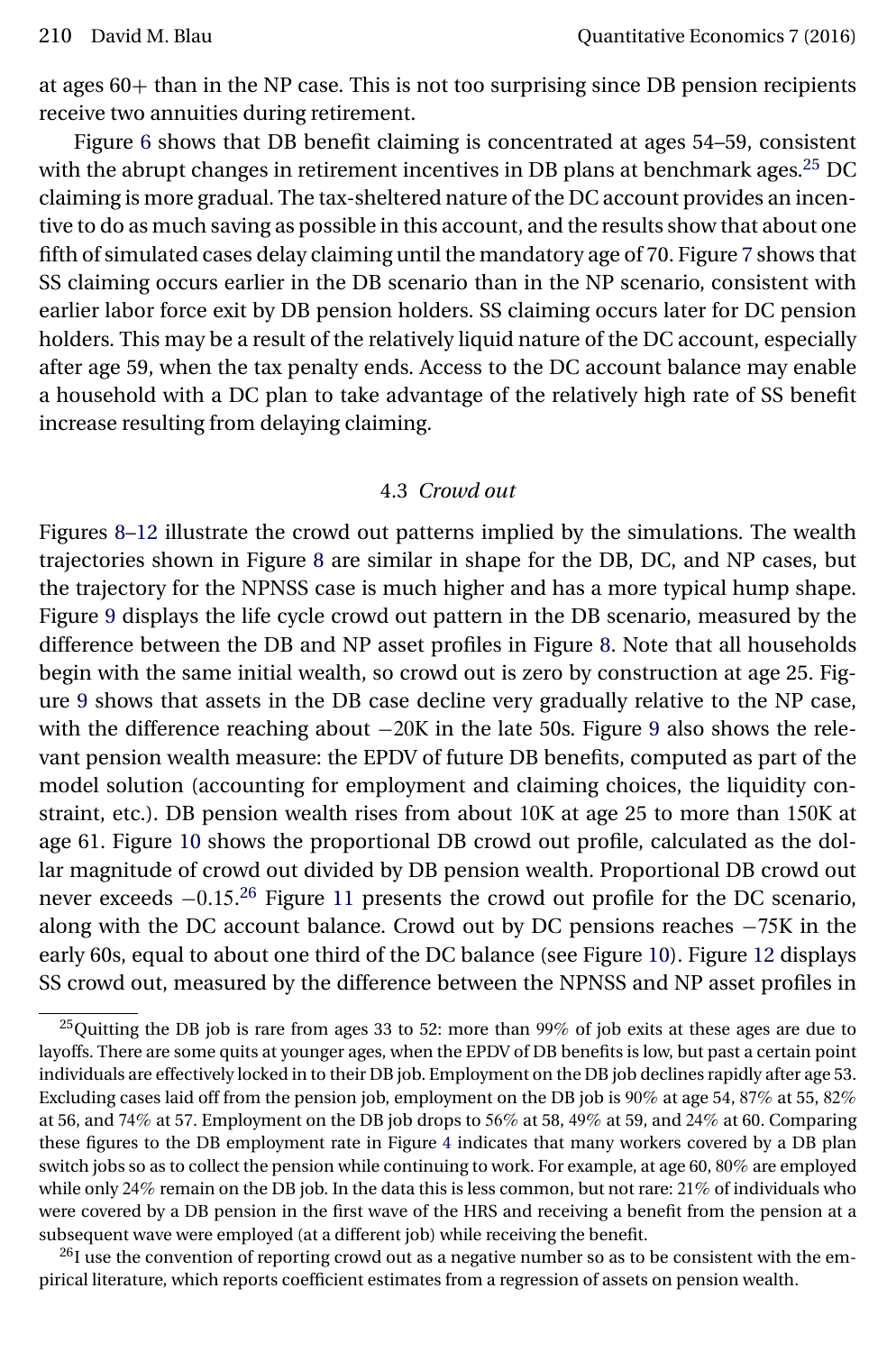<span id="page-18-0"></span>

Figure 8. Mean simulated asset profiles.



Figure 9. Defined benefit crowdout and EPDV of DB benefits.

Figure 8. Crowd out by SS is very large, reaching −150K at age 64, or −0-64 as a proportion of SS wealth (gross of taxes). The life cycle pattern of crowd out is increasing until around age 60 and then is mildly declining. The small amount of empirical evidence on the life cycle pattern of crowd out shows a somewhat similar pattern (see footnote [28](#page-21-0) below).

The graphs are useful for illustrating crowd out patterns, and the age variation shown in the figures makes it clear that there is no single correct age at which to measure crowd out. Nevertheless, it is useful to summarize the magnitude of crowd out with a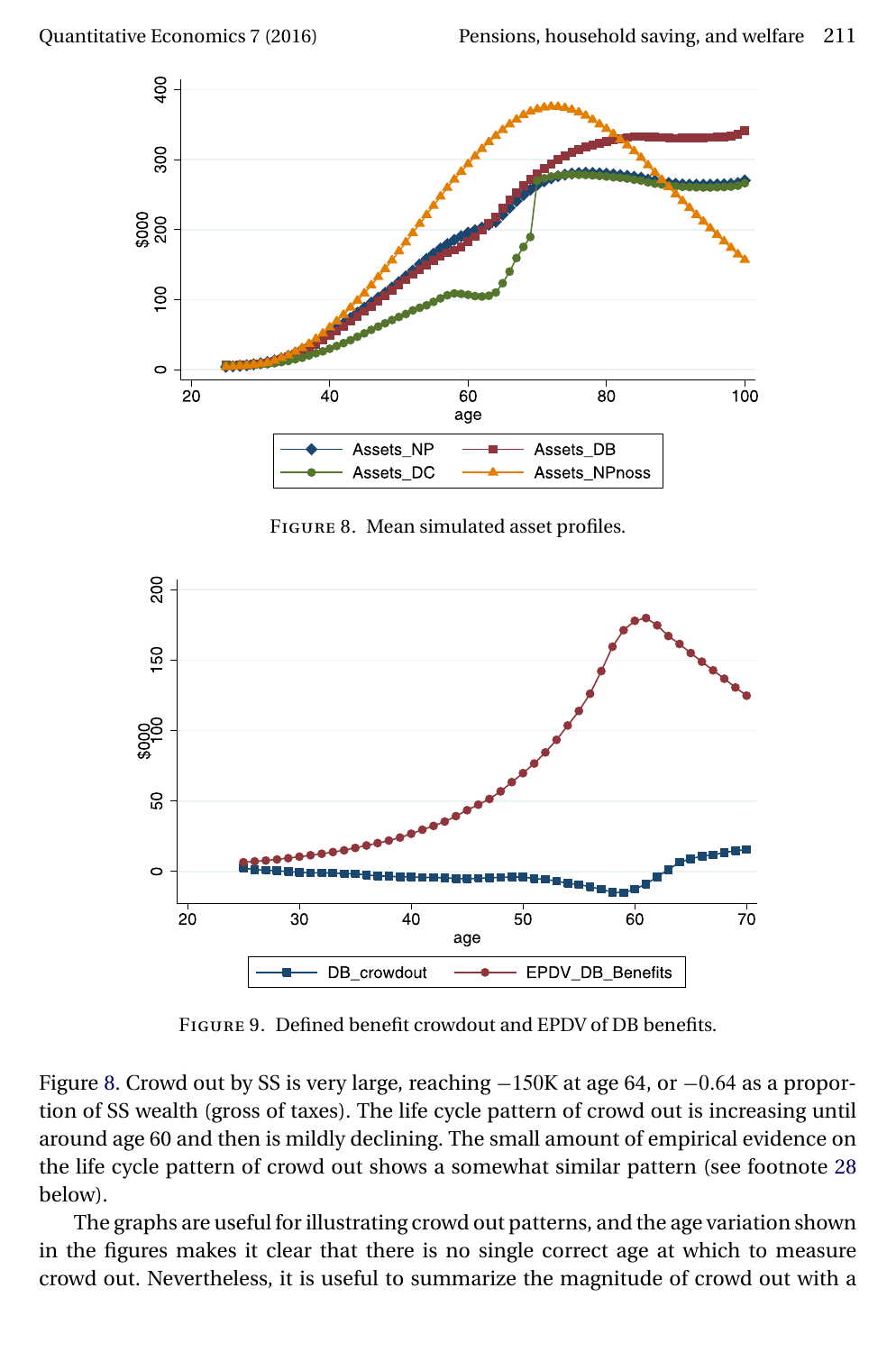<span id="page-19-0"></span>

Figure 10. Proportional DB, DC, and SS crowdout.



Figure 11. Defined contribution crowdout and DC balance.

single number, as in much of the empirical literature. I use an age at which pensions and SS have not yet been claimed by most individuals, both because this is the typical approach in the literature and because crowd out behavior can be quite different in the asset decumulation phase. I arbitrarily measure crowd out at two specific ages: the last age at which no more than 25% and 50% of simulated cases have claimed the pension or SS benefit. Table [2](#page-20-0) shows the results. The upper panel indicates that the last age at which at least 75% of simulated individuals remain on the DB job is 54, and at age 54, DB crowd out is −8K, or −0-08 as a proportion of DB pension wealth at age 54.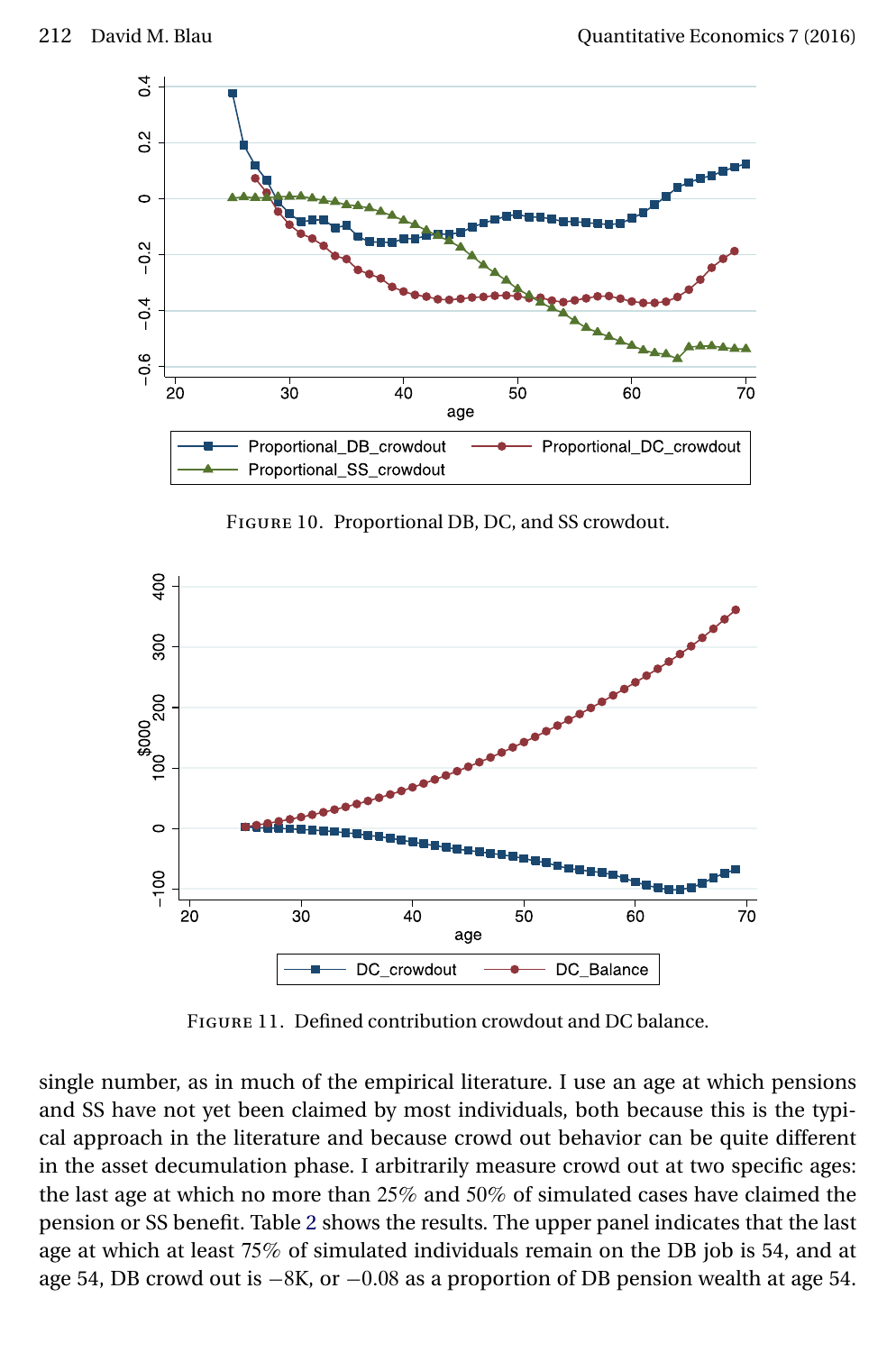<span id="page-20-0"></span>

Figure 12. Social security crowdout and EPDV of SS benefits.

|                                    | Defined Benefit             | Defined Contribution | Social Security |
|------------------------------------|-----------------------------|----------------------|-----------------|
|                                    | A. 75% have not yet claimed |                      |                 |
| Age at which crowd out is measured | 54                          | 56                   | 62              |
| Dollar magnitude of crowd out      | $-8$                        | $-71$                | $-113$          |
| Pension/SS wealth                  | 104                         | 197                  | 204             |
| Proportional crowd out             | $-0.08$                     | $-0.36$              | $-0.55$         |
|                                    | B. 50% have not yet claimed |                      |                 |
| Age at which crowd out is measured | 57                          | 62                   | 63              |
| Dollar magnitude of crowd out      | $-13$                       | $-98$                | $-118$          |
| Pension/SS wealth                  | 142                         | 263                  | 213             |
| Proportional crowd out             | $-0.09$                     | $-0.37$              | $-0.56$         |
|                                    |                             |                      |                 |

Table 2. Simulated pension crowd out computed directly from simulations.

*Note*: Proportional crowd out equals dollar crowd out divided by pension/SS wealth. Monetary amounts are in thousands of 1992 dollars. In panel A, the age at which crowd out is measured is the last age at which at least 75% of simulated individuals remain on the pension job or have not yet claimed Social Security. In panel B, the criterion is 50%. Initial assets = 5K. Initial DC balance  $= 0$ .

The last age at which at least 75% of DC pension holders remain on the pension job is 56, and crowd out at that age is −0-36 as a proportion of the DC balance. New jobs in the model do not provide a pension, so it may seem strange that so many simulated cases would leave the pension job and thereby give up the option to accumulate savings tax free in a DC account. However, many of these cases result from layoffs, which occur at a  $0.6\%$  annual rate in the model. The last age at which no more than 25% of cases have claimed SS is 62, and crowd out at that age is  $-113K$ , or  $-0.55$  as a proportion of SS wealth measured at age 62. The lower panel of the table shows that using the alternative criterion of the last age at which at least half the simulated cases remain on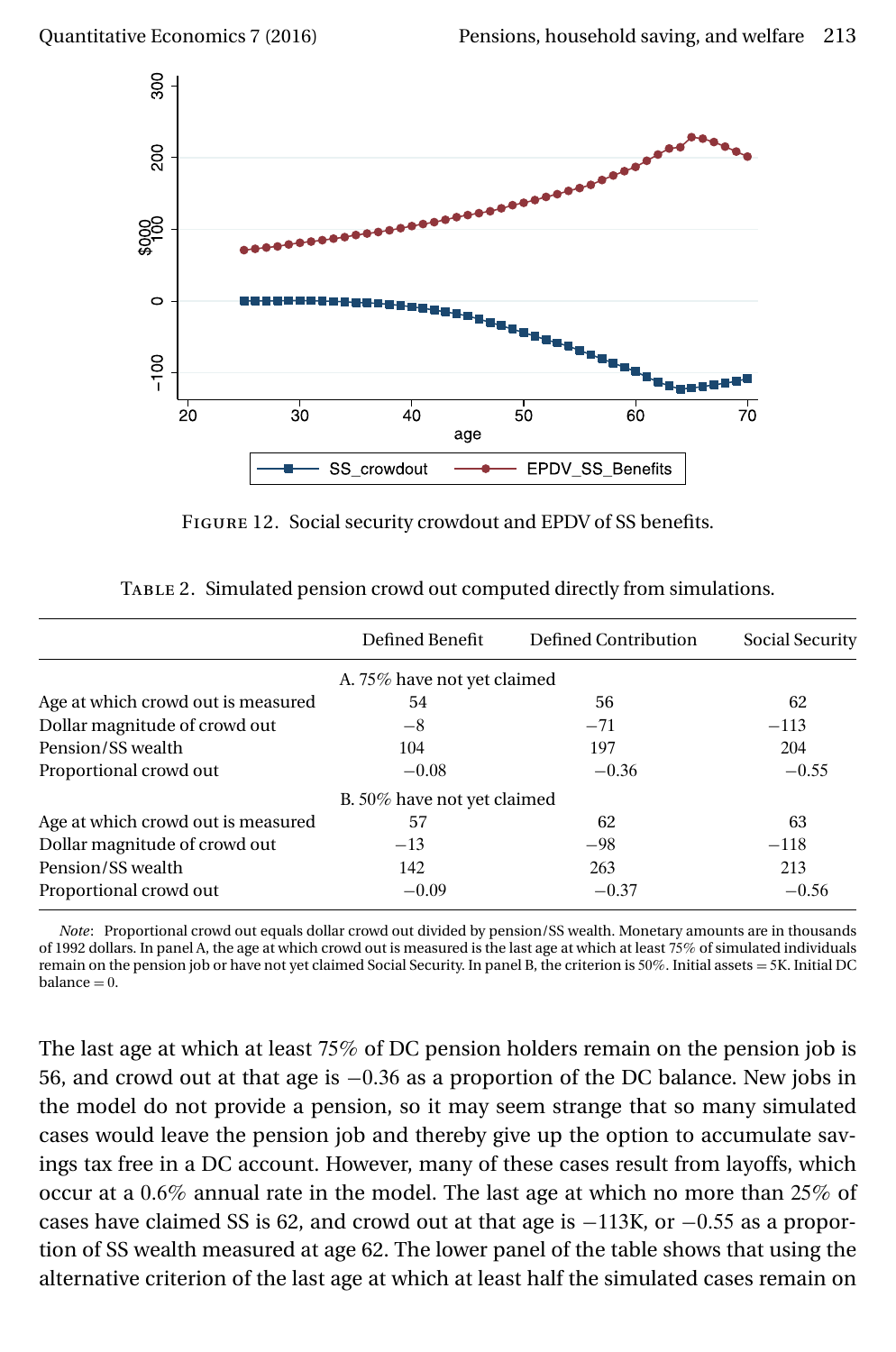<span id="page-21-0"></span>the pension job (or have not claimed SS) has very little impact on proportional crowd  $\alpha$ ut.<sup>27</sup>

The magnitude of simulated crowd out by SS is similar to many empirical estimates in the literature, although as noted in the Introduction such estimates are not directly comparable to those presented here.<sup>28</sup> The relatively small crowd out by DB pensions is consistent with some empirical findings, and is plausible because DB pensions are highly illiquid. But SS is illiquid as well, so it is somewhat surprising that SS crowd out is so much larger than DB crowd out. A unique feature of SS is its inflation-protected insurance against longevity and medical expenditure risk. SS also increases the reward to working past age 62, so crowd out predictions based on life cycle saving considerations alone can be quite misleading, as demonstrated by [Samwick](#page-31-0) [\(2003\)](#page-31-0). DC account balances are fairly liquid, so it is not surprising to find that DC crowd out is larger than DB crowd out.

I solved and simulated the model under some alternative assumptions, as a robustness analysis. Using different DB plans had a relatively minor impact on the results in most cases. For example, simulated crowd out was  $-0.07$  and  $-0.10$  for two other randomly selected plans compared to −0-09 for the plan used in the main analysis. Varying the mean interest rate made little difference to the results. Using an alternative bequest function proposed by [Lockwood](#page-31-0) [\(2012\)](#page-31-0), which encompasses many functional forms used in previous studies, did not affect the results. Increasing the number of points in the asset, AIME, and DC balance grids made little difference. A smaller employer match rate in the DC plan resulted in very similar crowd out (−0-40 versus −0-37 in Table [2\)](#page-20-0).

#### 4.4 *Sensitivity to model specification*

There are four key features that distinguish the model from the simpler version implicit in the empirical literature: the liquidity constraint, uncertainty, the choice of retirement and claiming ages, and the bequest motive. Here, I examine the sensitivity of the results to these features.

 $^{27}$ An alternative approach to measuring crowd out as a single number, suggested by a referee, is to compute the "steady state" value: a weighted average across ages, with weights given by the survival probabilities. Crowd out measured this way is −0-04 for DB, −0-21 for DC, and −0-21 for SS, using joint survival probabilities of the husband and wife (assuming they are the same age) and using ages 25–69 only as in Figures [9](#page-18-0)[–12.](#page-20-0) Crowd out often becomes positive at older ages, so I do not use them. These figures are noticeably smaller than the figures in Table [2.](#page-20-0)

 $^{28}$ Estimates of SS crowd out from several well known studies include [Attanasio and Brugiavini](#page-29-0) [\(2003\)](#page-29-0): −0-49 (ages 45–54), −0-21 (ages 56–60), −0-11 (ages 61–65); [Attanasio and Rohwedder](#page-29-0) [\(2003\)](#page-29-0): 0-01 (ages 20– 31), −0-55 (ages 32–42), −0-65 (ages 43–53), and −0-75 (ages 55–64); [Hubbard](#page-30-0) [\(1986\)](#page-30-0): −0-33; [Hurd, Michaud,](#page-30-0) [and Rohwedder](#page-30-0) [\(2012\)](#page-30-0): −0-44; [Kapteyn, Alessie, and Lusardi](#page-31-0) [\(2005\)](#page-31-0): −0-11. [Aguila](#page-29-0) [\(2011\)](#page-29-0) and [Gelber](#page-30-0) [\(2011\)](#page-30-0) use a treatment effect approach, so comparable estimates of crowd out are not available in their studies. [Chetty et al.](#page-30-0) [\(2014\)](#page-30-0) estimate very small crowd out in response to policy changes that do not require an active saving response, and much larger crowd out in response to policy changes that require an active response by all individuals. Pension crowd out estimates include [Engelhardt and Kumar](#page-30-0) [\(2011\)](#page-30-0), −0-50; [Gale](#page-30-0) [\(1998\)](#page-30-0), −0-77; [Gustman and Steinmeier\(1999\)](#page-30-0), 0-012; [Hubbard](#page-30-0) [\(1986\)](#page-30-0), −0-16. Some of these studies estimate a single crowd out parameter for pensions and SS combined.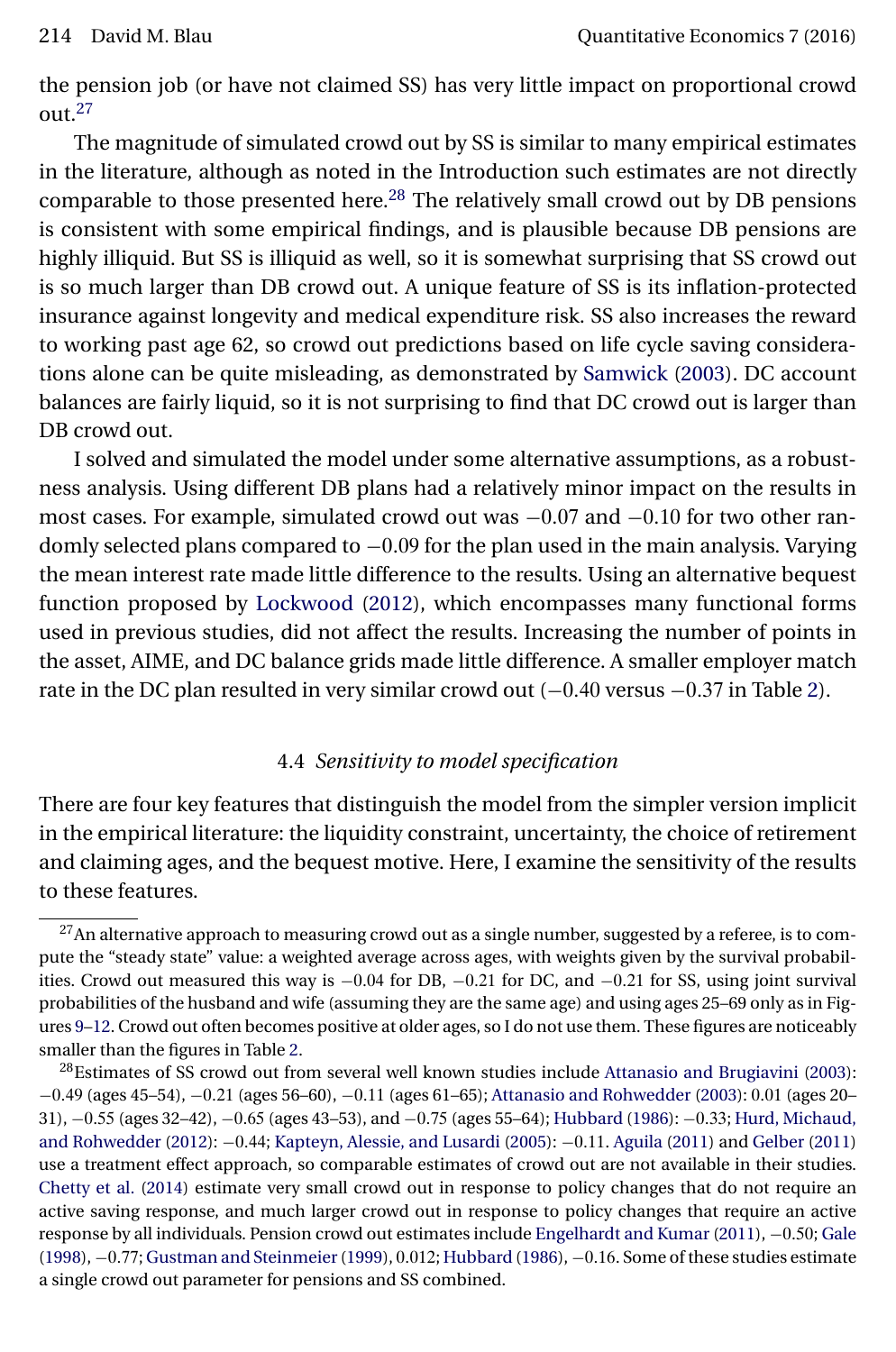<span id="page-22-0"></span>One might expect larger crowd out in the absence of a liquidity constraint: the ability to borrow against future benefits reduces the need to save so as to finance consumption until the benefit can be claimed. However, in the presence of uncertainty a liquidity constraint may not be binding, since risk aversion will induce individuals to save for precautionary reasons. To study this issue, I solved a version of the model with no liquidity constraint. Two issues complicate the interpretation, however. Allowing individuals to take on an arbitrarily large amount of debt at young ages often results in a consumption splurge in the first period. To avoid this sharp and unrealistic discontinuity, I impose a lower bound on wealth of  $-50K$  at age 25, rising linearly to 0 at age 100.<sup>29</sup> The second issue is the consumption floor, which dampens the impact of relaxing the liquidity constraint since going into debt will never cause starvation. Thus, relaxing the liquidity constraint has very little impact with the consumption floor in place. Therefore, when the liquidity constraint is relaxed, the consumption floor is set to a much lower value:  $c_F = 0.5$ K, rather than 5.0K in the baseline specification.

Table [3](#page-23-0) shows results from crowd out simulations for a variety of model specifications. Column 1 repeats the results from Table [2](#page-20-0) for the baseline specification, using the 50% claiming criterion. The second column shows results from the no-liquidityconstraint case. Relaxing the liquidity constraint has very little impact on crowd out. This is the case in many other specifications I examined, and reflects the fact that the liquidity constraint is rarely binding.

Column 3 of Table [3](#page-23-0) shows results for a model specification with no uncertainty. Eliminating uncertainty increases DB crowd out from −0-09 in column 1 to −0-39. This suggest a significant precautionary role for saving. Eliminating uncertainty decreases DC crowd out slightly and raises SS crowd out from  $-0.56$  to  $-0.73$ , consistent with the pattern for the DB case.

To examine the importance of employment and pension claiming choices, I respecified the model with a fixed age of exit from the labor force (65), no possibility to change jobs or reenter employment, and no SS claiming decision.<sup>30</sup> Column 4 reports results for this specification. Eliminating the employment choice does not affect DB crowd out, causes a modest increase in DC crowd out, and causes a large increase in SS crowd out (compare columns 4 and 1). When the employment option is eliminated, the option of using additional pension wealth to finance earlier retirement is eliminated, resulting in an increase in crowd out. This reasoning is consistent with the results for DC and SS, but not for DB. However, pensions also have substitution effects that can be difficult to characterize given the complexity of pension formulas.

Column 5 reports results from a specification without a bequest motive. Eliminating the bequest motive has little impact on DB crowd out, and results in drastic declines in DC and SS crowd out. Saving is much lower without the bequest motive, so there are fewer household assets to be crowded out by pensions. The importance of the bequest motive for crowd out is rather unexpected. A large bequest motive may or may not be

 $^{29}$ This is similar to the approach used by [van der Klaauw and Wolpin](#page-31-0) [\(2008\)](#page-31-0). They estimated the lower bound in the initial period rather than imposing it as I do here.

<sup>&</sup>lt;sup>30</sup>The SS benefit must be claimed at 65. The DC claiming decision is still included in this specification, but the results are very similar if DC claiming is also mandatory following exit from employment.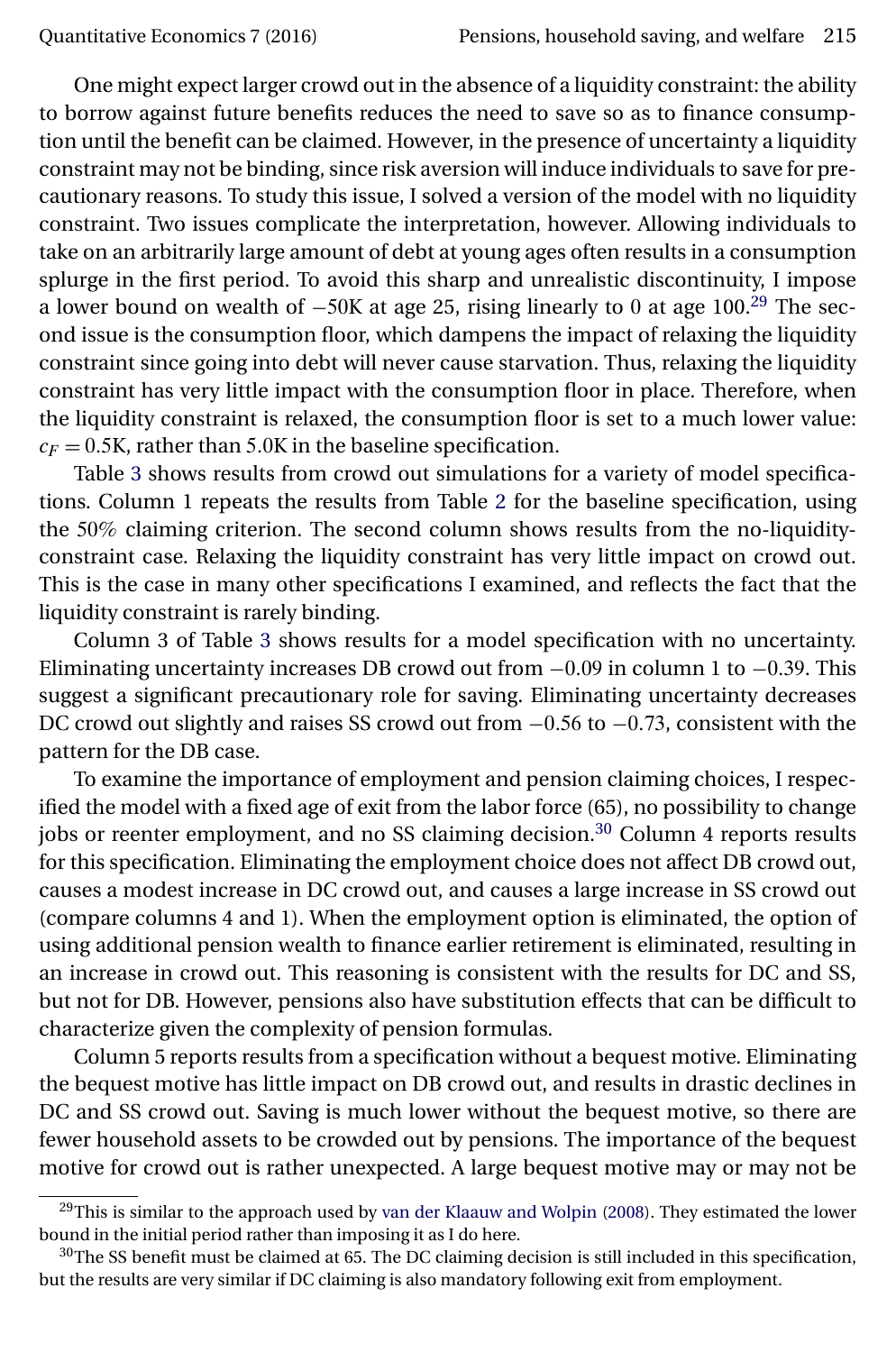<span id="page-23-0"></span>

|                               | $\mathbf 1$ | 2       | 3       | 4       | 5          | 6       | $\overline{7}$ | 8       |
|-------------------------------|-------------|---------|---------|---------|------------|---------|----------------|---------|
| Model Feature                 |             |         |         |         |            |         |                |         |
| Employment choice             | Yes         | Yes     | Yes     | No      | <b>Yes</b> | No      | No             | Yes     |
| Uncertainty                   | Yes         | Yes     | No      | Yes     | Yes        | No      | No             | Yes     |
| Liquidity constraint          | Yes         | No      | Yes     | Yes     | Yes        | No      | No             | Yes     |
| Bequest motive                | Yes         | Yes     | Yes     | Yes     | No         | No      | No             | Yes     |
| Income tax                    | Yes         | Yes     | Yes     | Yes     | Yes        | Yes     | No             | Yes     |
| Defined Benefit, with SS      |             |         |         |         |            |         |                |         |
| Age                           | 57          | 57      | 59      | 64      | 59         | 64      | 64             | 57      |
| Proportional crowd out        | $-0.09$     | $-0.09$ | $-0.39$ | $-0.07$ | $-0.13$    | $-0.26$ | $-0.21$        | $-0.10$ |
| Defined Contribution, with SS |             |         |         |         |            |         |                |         |
| Age                           | 62          | 61      | 69      | 64      | 55         | 64      | 64             | 62      |
| Proportional crowd out        | $-0.37$     | $-0.35$ | $-0.32$ | $-0.48$ | $+0.01$    | $-0.32$ | $-0.39$        | $-0.38$ |
| Social Security, no pension   |             |         |         |         |            |         |                |         |
| Age                           | 63          | 63      | 64      | 65      | 62         | 63      | 64             | 63      |
| Proportional crowd out        | $-0.56$     | $-0.55$ | $-0.73$ | $-0.89$ | $-0.13$    | $-0.91$ | $-1.06$        | $-0.56$ |
| Social Security, with DB      |             |         |         |         |            |         |                |         |
| Age                           | 62          | 62      | 63      | 64      | 62         | 64      | 64             | 62      |
| Proportional crowd out        | $-0.24$     | $-0.22$ | $-0.29$ | $-0.46$ | $-0.24$    | $-0.46$ | $-0.42$        | $-0.24$ |
| Social Security, with DC      |             |         |         |         |            |         |                |         |
| Age                           | 63          | 63      | 62      | 66      | 63         | 63      | 63             | 63      |
| Proportional crowd out        | $-0.25$     | $-0.23$ | $-0.41$ | $-0.49$ | $-0.11$    | $-0.50$ | $-0.39$        | $-0.26$ |

Table 3. Simulated pension crowd out under alternative model specifications.

*Note*: "Age" refers to the last age at which at least 50% of the simulated cases have not yet left the pension job (DB), claimed the pension (DC), or claimed Social Security. This is the age at which crowd out is measured. In the scenarios with no employment choice, the mandatory age of retirement is 65, so the last age at which at least 50% of individuals remain on the pension job is 64. DC pension holders cannot claim until they leave the pension job, but they are not required to claim until age 70. In the no-employment scenario in column 4, there is also no job switching or reentry. Column 8 shows the substitution crowd out effect: see the text for explanation.

realistic, but something causes households to avoid spending down assets as rapidly as expected based on the stylized life cycle model. The other plausible explanation is medical expenditure risk, but this is incorporated here. See [Lockwood](#page-31-0) [\(2012\)](#page-31-0) and [De Nardi,](#page-30-0) [French, and Jones](#page-30-0) [\(2010\)](#page-30-0) for evidence on the bequest and medical expenditure explanations for the slow rate of asset spend down at older ages.

Column 6 reports results from a specification that combines all four of the restrictions discussed above. Compared to the baseline results in column 1, DB crowd out increases from  $-0.09$  to  $-0.26$ , DC crowd out is very similar at  $-0.32$  compared to  $-0.37$ in column 1, and SS crowd out increases substantially from −0-56 to −0-91. The model specification reported in column 6 is close to the stylized model described at the end of Section [2.](#page-4-0) Yet crowd out is far less than 1 in absolute value in the DB and DC cases. One additional feature that distinguishes the model from the stylized version is the income tax. This could be important because of the tax advantages of pensions and SS. Eliminating the income tax, and therefore the tax benefit of saving in a DC plan, might be expected to increase substitutability between DC saving and household wealth. SS benefits are taxed differently from other income, so SS crowd out may be affected as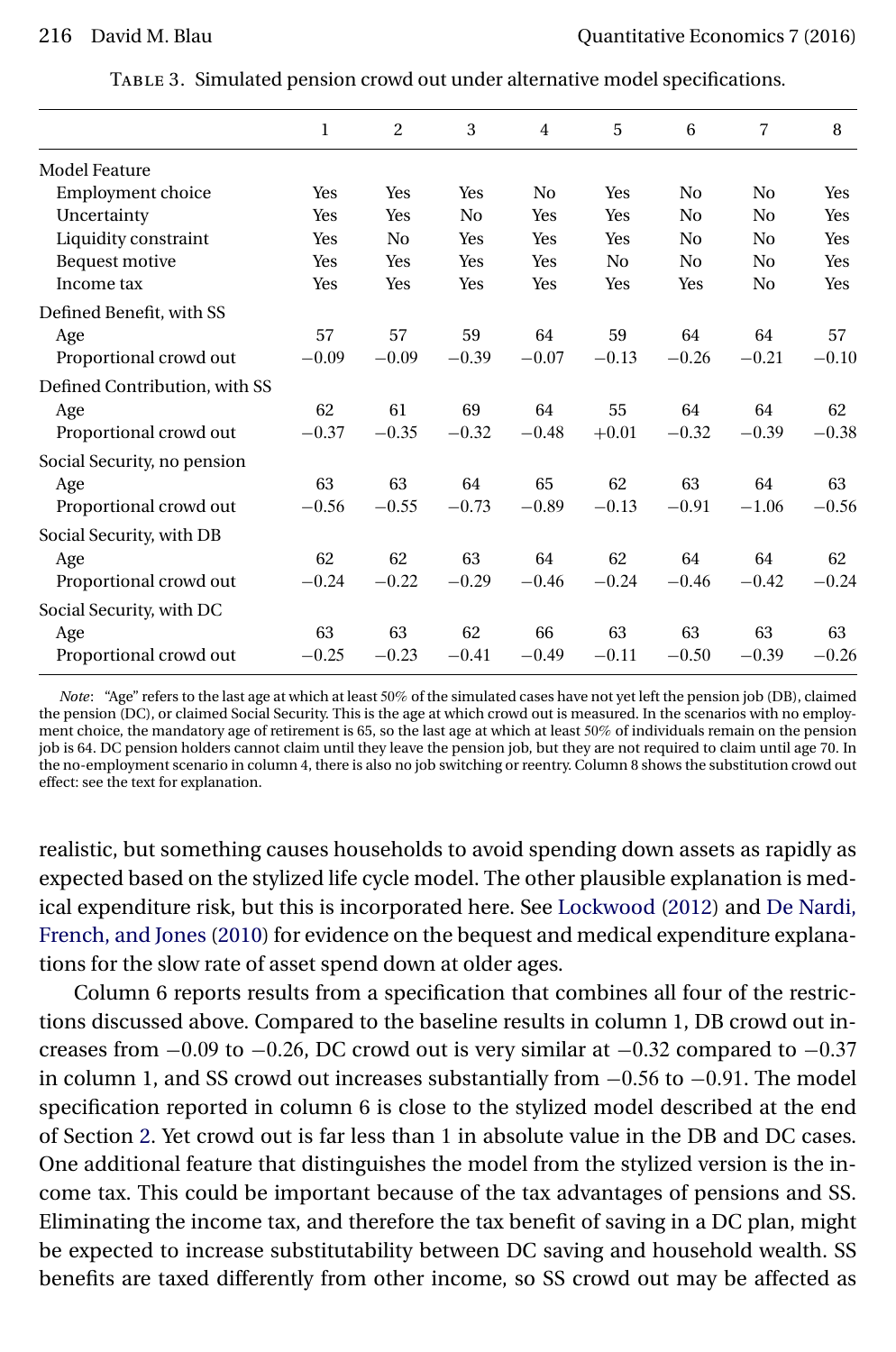<span id="page-24-0"></span>

well.<sup>31</sup> To determine whether this is the case, I solved and simulated a specification like the one in column 6, but eliminated taxes. As shown in column 7, DB and DC crowd are barely affected by this change (compare columns 6 and 7), while SS crowd out increases still more to −1-06. It is not obvious why this specification of the model fails to produce crowd out closer to −1 for the DB and DC cases, but this is a very robust finding.

SS crowd out is calculated here under the assumption that there is no employerprovided pension. The bottom two panels in Table [3](#page-23-0) repeat the SS crowd out calculations for the cases with a DB or DC pension. This makes a big difference: SS crowd out is much smaller when SS is not the only source of retirement income. For the main specification in column 1, SS crowd out falls from −0-56 with no pension to −0-24 with a DB pension and −0-25 with a DC pension.

### 4.5 *Compensating variation*

The value of a pension is measured here by the compensating variation (CV): the amount by which the initial assets of a household without a pension must be increased so as to equate its EPDV of optimized lifetime utility (value function) at age 25 to that of the same household with a pension. Dividing the CV by initial pension wealth at age 25 provides a measure with the same scale as the proportional crowd out measure. Table 4 reports CV figures for the baseline specification. The lifetime-utility-equivalent value of the DB pension is −1-7K, which is −26% of the 6-6K EPDV of the DB benefit. This indicates that, conditional on the availability of a real annuity from SS, households in the

|                                | <b>Compensating Variation</b><br>(CV) | Pension/SS Wealth<br>at Age 25 | Proportional CV |
|--------------------------------|---------------------------------------|--------------------------------|-----------------|
| Defined Benefit                |                                       |                                |                 |
| With Social Security           | $-1.7$                                | 6.6                            | $-0.26$         |
| <b>Without Social Security</b> | 4.4                                   | 6.8                            | 0.65            |
| Defined Contribution           |                                       |                                |                 |
| With Social Security           | 18.6                                  | 78.9                           | 0.24            |
| <b>Without Social Security</b> | 21                                    | 81.1                           | 0.26            |
| Social Security                |                                       |                                |                 |
| No pension                     | $-5.0$                                | 71.1                           | $-0.07$         |
| With defined benefit           | $-9.7$                                | 57.6                           | $-0.17$         |
| With defined contribution      | $-4.8$                                | 74.5                           | $-0.06$         |

Table 4. Compensating variation (CV) associated with pensions and Social Security.

*Note*: Initial assets are 5K in the baseline case. The first data column shows the amount by which initial assets must be increased so as to equate the EPDV of lifetime utility with and without the pension or Social Security. The second data column shows pension/SS wealth at age 25 in the baseline. Since the DC balance at age 25 is 0 by assumption, the EPDV of the DC plan given optimal behavior is reported in the second data column, computed as described in the text. The third data column shows compensating variation as a fraction of baseline pension/SS wealth (first data column divided by second data column). Monetary amounts are in thousands of 1992 dollars.

 $31A$  portion of the SS benefit is excluded from taxable income, with a higher proportion excluded for low income households. The portions excluded are 100% for low income households, 50% for medium income households, and 15% for higher income households. In the no-income-tax scenario the SS payroll tax remains part of the model.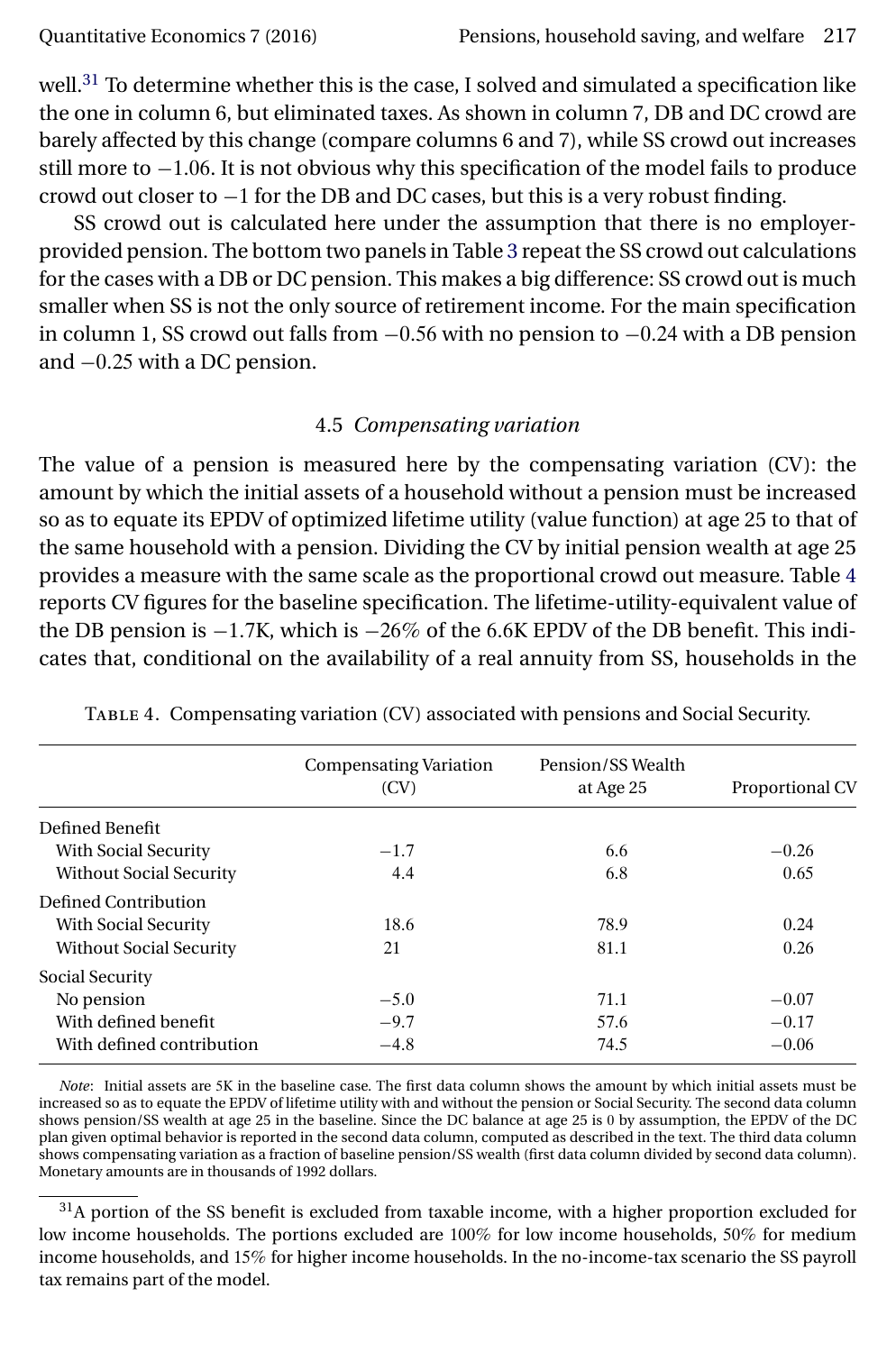model place no value on the DB pension. The main reason for this surprising finding is the small EPDV of the DB pension, which is itself a consequence of the high calibrated discount rate (8%). In a scenario without SS, the DB pension is slightly more valuable: 4.4K.

In the DC case the CV is 18.6K, but the DC balance is 0 at age 25 by construction, so a proportional CV cannot be computed using this approach. Instead, I computed the EPDV of the DC plan at age 25 given optimal future behavior. This turned out to be 78-9K, yielding a CV for the DC plan of 0-24. The DC plan is valuable because of the employer match, but it is a form of forced saving and is costly to tap into until age 59. In this case, the compensating variation is only modestly higher without SS.

For SS, the CV is −5-0K, −7% of the value of SS wealth at age 25. SS is evidently of no *ex ante* value to a household that would otherwise have to fully finance its consumption expenditure in retirement as well as self-insure against a long life. This is surprising, but is a consequence of the low rate of return on tax payments and the high calibrated value of the discount factor. This is consistent with the fact that for the 1937 birth cohort the net present value of SS accounting for the payroll tax is small: evaluated at the mean simulated earnings profile, the net EPDV of SS is 17K at a 3% real interest rate for claiming at ages 62–65, and is negative evaluated at the 8% discount factor.<sup>32</sup> In a scenario with a DB plan, SS is even less valuable, with a proportional CV of −0-17. With a DC plan, SS has about the same value as in the no-pension scenario, suggesting that DC plans are not a good substitute for SS.

The CV calculations can be used to decompose the saving response to a pension into two components. The first is the wealth effect: the response of household saving to the increase in lifetime wealth associated with the pension. The second is the substitution effect: holding lifetime utility constant, how does the pension alter saving incentives? The substitution effect is a result of the longevity insurance provided by pensions, reducing the need for precautionary saving. To compute the substitution effect, I added the dollar CV to the initial wealth of the no-pension (or no-SS) household and computed crowd out by comparing saving in this case to saving in the pension (or SS) case. The results are shown column 8 of Table [3,](#page-23-0) which can be compared to the first column. The substitution crowd out effects are virtually identical to the total crowd out effects. This is not surprising given the low and even negative value of pensions shown in Table [4,](#page-24-0) indicating very small and even negative wealth effects.

# 4.6 *Regression estimates of crowd out*

Here I explore whether regression estimates of crowd out are a reasonably accurate guide to behavior when the data are generated from a process that does not obey the strong assumptions of the stylized model. The simulation approach used to generate the data for the regression analysis is somewhat different from the approach used above. The results presented so far are based on simulations of four cases (NP, DB, DC, and NPNSS), so the sample size is rather small for the regression analysis. Instead I simulate

<sup>&</sup>lt;sup>32</sup>Note that the benefit includes the spousal benefit, equal to 50% of the husband's benefit. Excluding the spousal benefit, the EPDV of lifetime benefits at age 25 is approximately equal to zero at a 3% interest rate.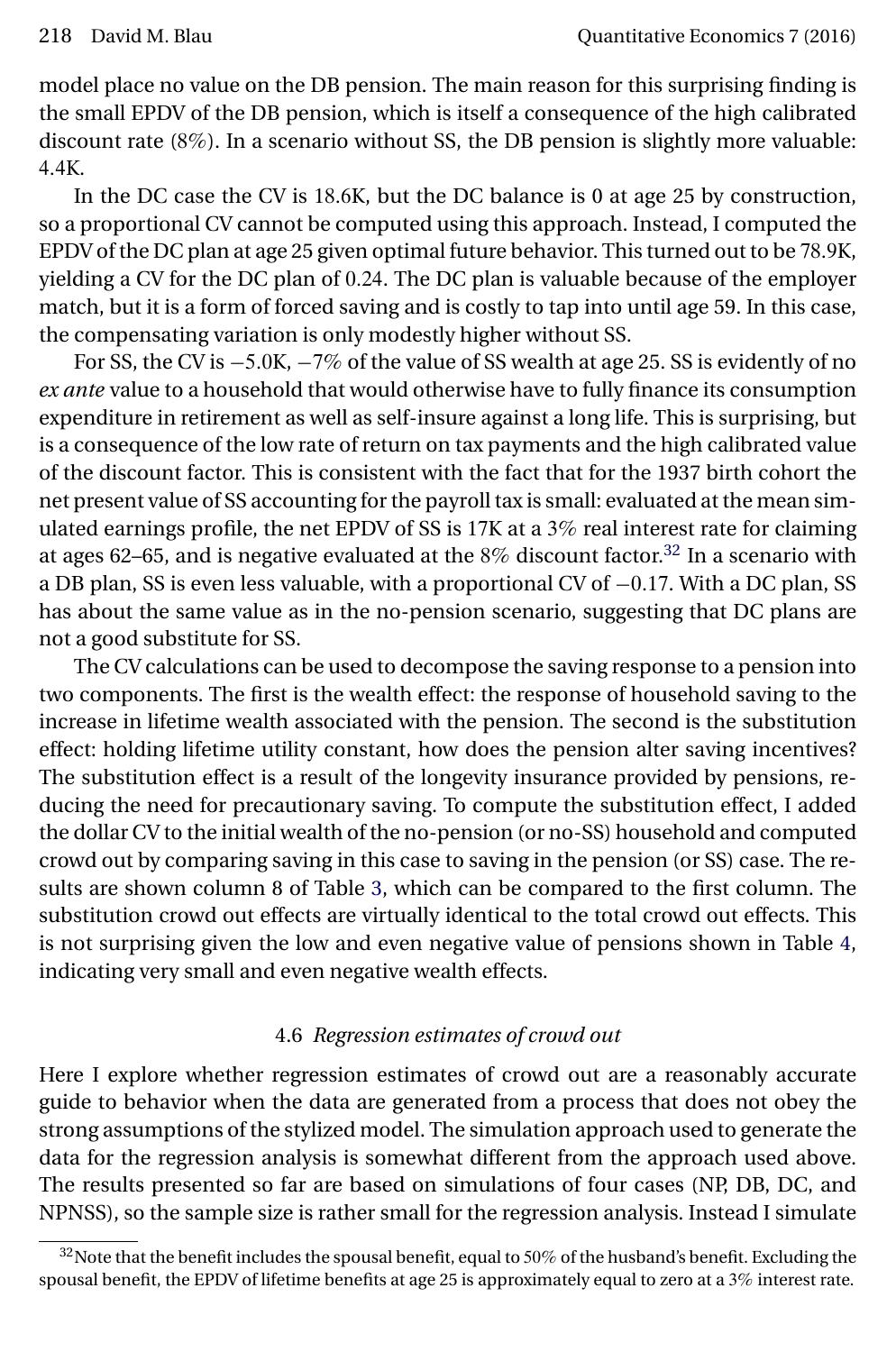<span id="page-26-0"></span>

|                           | Lagged Dependent<br>Variable Included |          | Lagged Dependent<br>Variable Excluded |          |  |
|---------------------------|---------------------------------------|----------|---------------------------------------|----------|--|
| Pension/SS Wealth Measure | <b>Full Model</b>                     | Standard | <b>Full Model</b>                     | Standard |  |
| EPDV DB benefit           | $-0.38$                               | $-0.13$  | $-0.39$                               | $-0.14$  |  |
| DC balance                | $-0.64$                               | $-0.45$  | $-0.69$                               | $-0.53$  |  |
| EPDV SS benefit           | $-0.47$                               | $-0.33$  | $-0.50$                               | $-0.35$  |  |
| $R^2$                     | 0.98                                  | 0.94     | 0.97                                  | 0.93     |  |

| TABLE 5. Regression models of wealth using simulated data. |  |  |  |
|------------------------------------------------------------|--|--|--|
|                                                            |  |  |  |

*Note*: "Full model" indicates that the pension/SS wealth measures were calculated as part of the model solution, as described in the text. "Standard" indicates that pension/SS wealth measures were calculated using the actual pension and SS claiming ages, assuming no uncertainty (except over date of death), no employment choice, and no liquidity constraint. The entries are coefficient estimates on the indicated variables in regression models of household wealth. EPDV is expected present discounted value; DB is defined benefit; DC is defined contribution; SS is Social Security. The other explanatory variables, with coefficient estimates from the specification in the first column, are current net annual earnings (−21), EPDV of remaining lifetime earnings (–0.22), and (in the first two columns) lagged wealth (0.85) and the lagged DC balance (0.13). Initial assets are 5K. Sample size is 3581. Each observation used in the regressions is the mean over 1000 simulations, using the four pension/SS cases (NP, DB, DC, and NPNSS) in combination with alternative values of initial assets, the initial DC balance, and AIME. The sample includes observations at ages at which no more than 50% of simulated cases have claimed the pension or Social Security.

several different scenarios for each of the four pension/SS cases, varying initial assets, the initial DC balance, and initial AIME. This resulted in 176 simulated scenarios. In each scenario I include in the regression sample observations at all ages at which no more than 50% of simulated cases have claimed the pension or SS benefit. This resulted in a sample of 3581 observations, each of which is the average over 1000 simulated cases at a given age (instead of 1500, to reduce computation time).

Table 5 reports coefficient estimates on pension and SS wealth in household wealth regressions. I computed the life cycle adjustment factor ( $\kappa_i$ ; see Section [2\)](#page-4-0) using a continuous time approximation from [Gale](#page-30-0) [\(1998\)](#page-30-0). The other regressors are those implied by the theory: the EPDV of remaining lifetime earnings, current period earnings net of payroll tax and worker DC contribution, and household wealth and the DC balance in the previous period, all adjusted by  $\kappa_t$ . The estimates in the first data column in Table 5 using measures of pension wealth derived from the model solution indicate crowd out of −0-38 in the DB case, −0-64 for DC pensions, and −0-47 for SS. The DB and DC crowd out estimates are substantially larger in absolute value than the corresponding simulated values of −0-09 and −0-37 reported in Table [3.](#page-23-0) The regression estimate of SS crowd out is relatively close to the simulated value of -0.56. The results reported in the second data column of Table 5 use a more standard measure of the EPDV of future DB and SS benefits, calculated using the observed claiming age and benefit, and ignoring uncertainty except over mortality. The regression estimates of DB and DC crowd out in this case are −0-13 and −0-45, much closer to the simulated values, but the regression estimate of SS crowd out moves further away from the simulated value. For comparison with the more common cross section and cohort regression models used in the literature, the third and fourth data columns present estimates from a specification that does not control for lagged wealth or the lagged DC balance. This specification yields very similar results.

The results shown in Figures [9–](#page-18-0)[12](#page-20-0) are essentially nonparametric estimates of crowd out. To explore the difference between these estimates and the parametric regression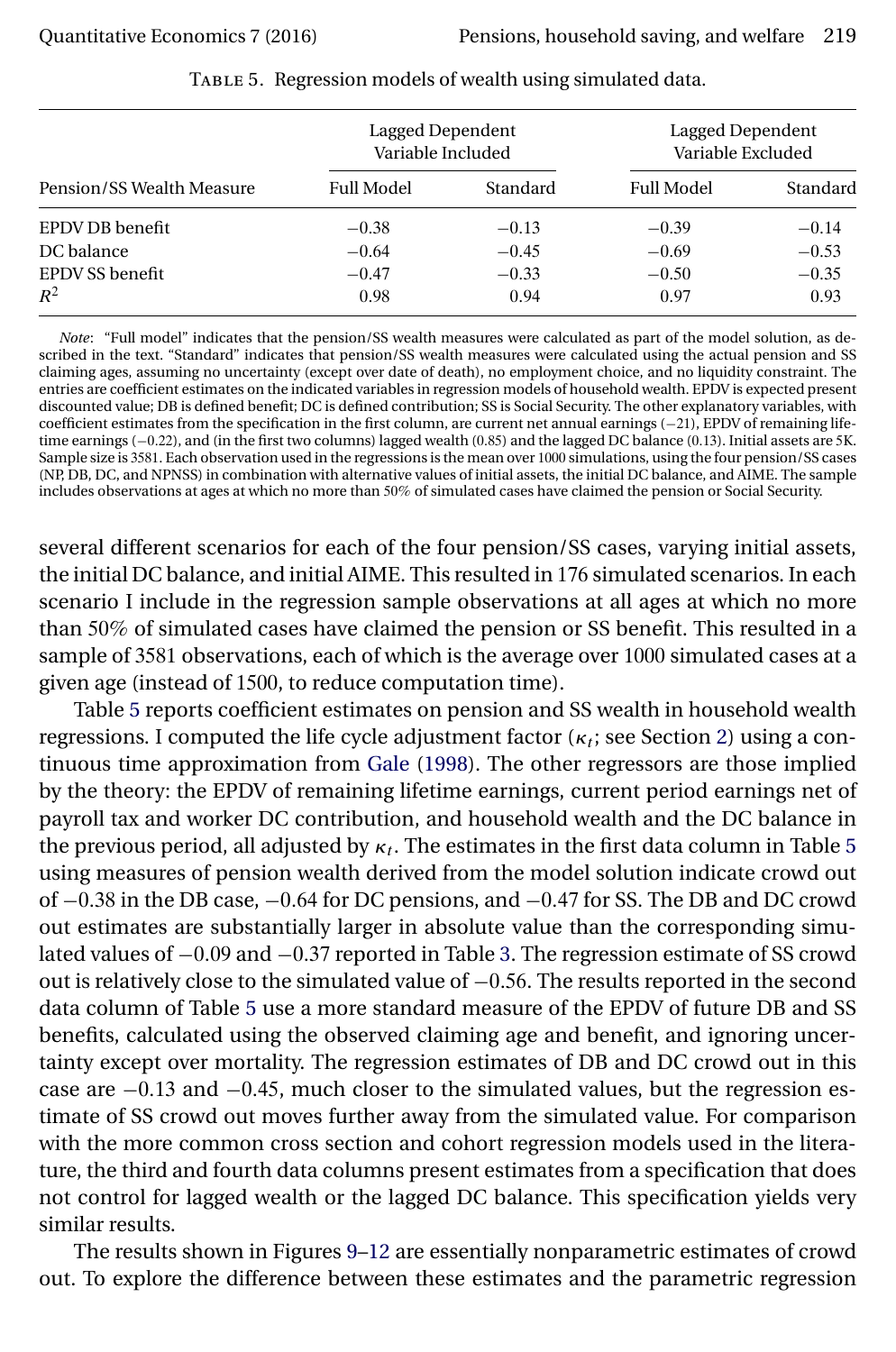<span id="page-27-0"></span>estimates, I used the small simulated sample from Figures [9–](#page-18-0)[12](#page-20-0) to estimate a nonlinear wealth regression: quadratic in pension wealth, controlling for a quadratic in age. Using the same criteria to select the observations to use in the regression, the sample size is 151. The advantage of using this sample is to ensure that any differences are not the result of the alternative simulation approach used for the analysis reported in Table [5.](#page-26-0) The fitted values from the regression evaluated at the same ages as in Table [3](#page-23-0) yield crowd out results quite close to those in column 1 of Table [3:](#page-23-0) DB: −0-06, DC: −0-36, SS: −0-59. Thus, the quadratic specification provides a reasonably good approximation to the simulation results. Using these data to estimate the specification in the first data column of Table [5](#page-26-0) yields crowd out coefficients of  $-1.04$  for DB,  $-0.60$  for DC, and  $-0.51$  for SS. The DB and SS estimates are far from the nonparametric estimates. The column 3 specification yields −1.03 for DB, −0.54 for DC, and −0.50 for SS. In this case DB and DC estimates are far from the corresponding simulation results. These results suggest that the linear regression model of household wealth may be seriously misspecified. Future empirical research using this approach should explore alternative functional forms.

### 5. An application of the model to Social Security reform

An interesting application of the model is to analyze the impact of an important SS policy reform, the increase in the full retirement age (FRA). The 1983 amendments to the Social Security Act increased the FRA from 65 for birth cohorts up to 1937, to 66 for cohorts 1943–1954, and 67 for cohorts born in 1960 and after. A 1 year increase in the FRA is equivalent to a 6.67% cut in the benefit, holding claiming age constant. $^{\rm 33}$  Here I simulate the effects of these two policy changes, along with the effects of further hypothetical increases in the FRA to 68 and 69.

The first data column of Table [6](#page-28-0) shows simulation results for the baseline case with a FRA of 65, separately for the NP, DB, and DC scenarios. The table shows results for four outcomes: assets at age  $63<sup>34</sup>$ , the EPDV of lifetime consumption and lifetime utility, and mean age of exit from employment ("retirement," for brevity). The remaining columns show the percentage effects on these outcomes of changes in the FRA, except for the change in the age of retirement, which is measured in years.

Increasing the FRA from 65 to 66 is predicted to cause a small decline in lifetime consumption  $(-0.3 \text{ to } -0.5\%)$  and a small increase in the age of retirement  $(0.2 \text{ to } 0.3$ years). The resulting change in lifetime welfare ranges from  $-0.4$  to  $-1.2\%$  depending on the pension scenario. Assets at age 63 rise by 2-3% and 2-4% in the no-pension and DC cases, and by  $0.4\%$  in the DB case. Empirical evidence on the impact of the increase in the FRA is scarce. [Banerjee](#page-29-0) [\(2010\)](#page-29-0) used the increase in the FRA as a quasi-experiment to estimate the magnitude of SS crowd out. His estimates imply that the increase in the FRA from 65 to 66 caused saving to increase by 1-5%. [Mastrobuoni](#page-31-0) [\(2009\)](#page-31-0) estimates that

 $33$ This is true for any claiming age between 63 and the FRA. The benefit cut is 5% if the benefit is claimed at 62. The increase in the FRA from 65 to 66 was phased in at a rate of two months per birth year from 1938–1943, and similarly for the increase from 66 to 67 for cohorts 1955–1960.

 $34$ Assets are measured at age 63 because that is the last age at which no more than 50% of simulated individuals have claimed SS in the  $FRA = 65$  case.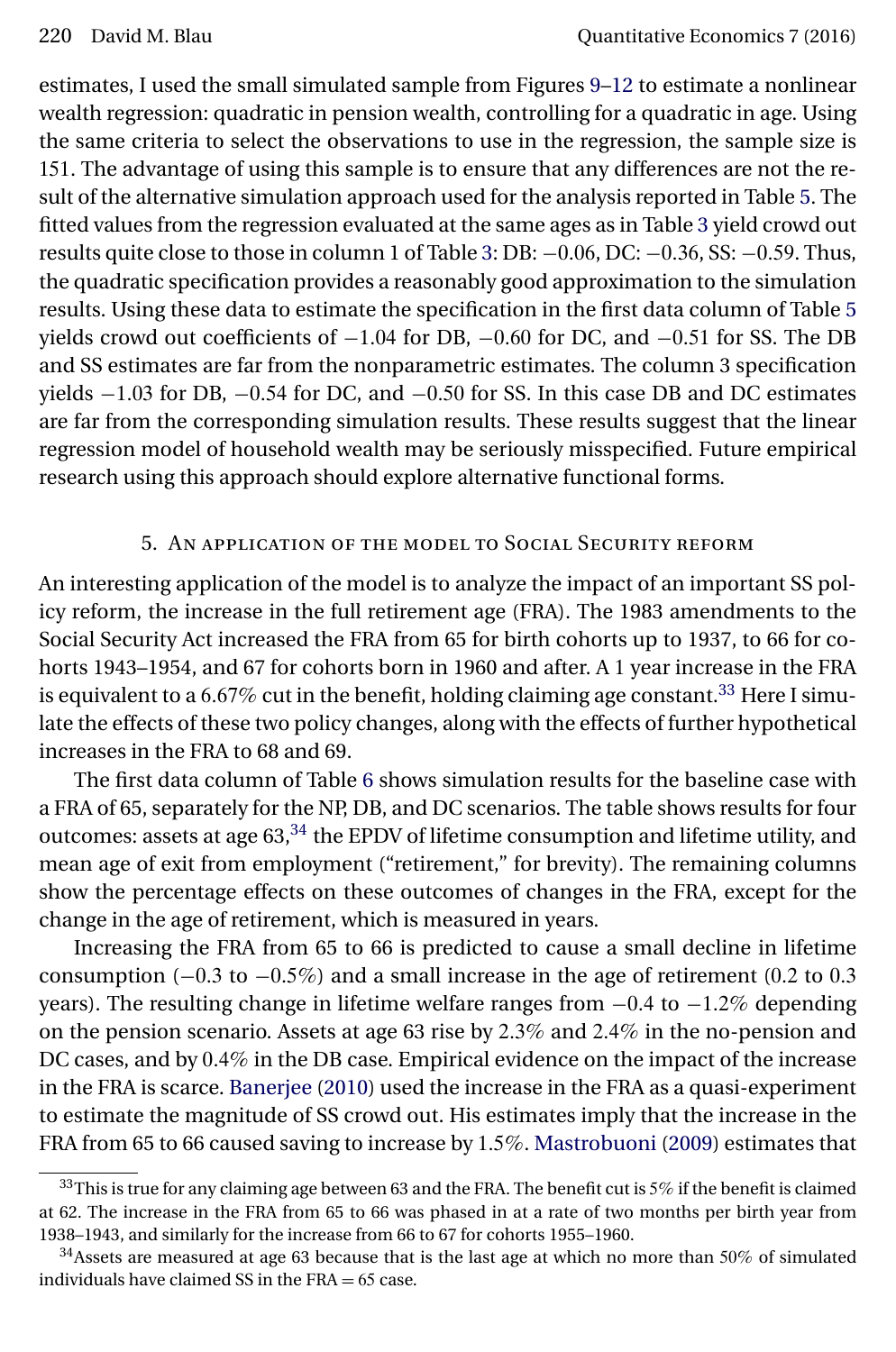|                   |                   | Changes Due to Increase in the FRA to |          |          |          |
|-------------------|-------------------|---------------------------------------|----------|----------|----------|
|                   | Baseline FRA (65) | 66                                    | 67       | 68       | 69       |
| No pension        |                   |                                       |          |          |          |
| Assets at age 63  | 177.3             | $2.3\%$                               | 5.7%     | $9.2\%$  | $10.9\%$ |
| Age of retirement | 58.5 (years)      | 0.3                                   | 0.5      | 0.5      | 1.1      |
| Lifetime welfare  | $-0.02128$        | $-0.7\%$                              | $-1.4\%$ | $-2.0\%$ | $-2.7\%$ |
| EPDV life cons.   | 685               | $-0.5\%$                              | $-0.9\%$ | $-1.7%$  | $-1.8\%$ |
| DB pension        |                   |                                       |          |          |          |
| Assets at age 63  | 205.0             | $0.5\%$                               | $0.8\%$  | $1.1\%$  | $1.7\%$  |
| Age of retirement | $65.0$ (years)    | 0.2                                   | 0.4      | 0.6      | 0.9      |
| Lifetime welfare  | $-0.02252$        | $-0.4\%$                              | $-0.8\%$ | $-1.1\%$ | $-1.5\%$ |
| EPDV life cons.   | 679               | $-0.3\%$                              | $-0.5\%$ | $-0.7%$  | $-1.0\%$ |
| DC pension        |                   |                                       |          |          |          |
| Assets at age 63  | 180.7             | $2.4\%$                               | $4.2\%$  | 7.8%     | $9.2\%$  |
| Age of retirement | 58.6 (years)      | 0.2                                   | 0.5      | 0.3      | 1.0      |
| Lifetime welfare  | $-0.01184$        | $-1.2\%$                              | $-2.5\%$ | $-3.7\%$ | $-5.0\%$ |
| EPDV life cons.   | 711               | $-0.4\%$                              | $-0.8\%$ | $-1.5\%$ | $-1.6\%$ |

<span id="page-28-0"></span>Table 6. Simulated impact of alternative changes to the Social Security full retirement age.

*Note*: Assets are measured at age 63 because that is the last age at which no more than 50% of simulated individuals have claimed Social Security in the FRA = 65 case. Lifetime welfare is the value function in the first period. The simulation results shown here are based on smaller grid sizes than in the other results in the paper. Computer memory constraints made it impossible to simulate the impact of increasing the FRA beyond 66 without reducing the size of the state space. The grid sizes used here are 60 for assets and 13 for AIME, compared to 70 and 15 for the results in Tables [2–](#page-20-0)[5.](#page-26-0) Monetary amounts are in thousands of 1992 dollars.

the increase in the FRA from 65 to 66 caused the mean age of retirement to increase by about 0-5 years. [Behaghel and Blau](#page-29-0) [\(2012\)](#page-29-0) find a similar effect on retirement.

The remaining columns of Table 6 show the simulated effects of further increases in the FRA. The hypothetical increase to age 69 results in increases in assets of  $9-11\%$  for NP and DC, and only 1-7% for DB. Retirement age increases by about 1 full year, consumption declines by 1–2%, and welfare declines by about 3% in the NP case, 1.5% in the DB case, and 5% in the DC case, all relative to the baseline FRA of 65. Raising the FRA from 65 to 69 is equivalent to a 27% benefit cut (for claiming at ages  $63+$ ). The welfare impact is an order of magnitude smaller. This is perhaps not surprising given concavity of the utility function and the option to substitute between leisure and consumption.

#### 6. Conclusions

Empirical studies of crowd out of household saving by pensions have focused on identification issues, which are obviously important for obtaining useful estimates. I take a different and complementary approach, studying crowd out behavior in a model that incorporates choice alternatives and constraints more realistically than in the stylized life cycle model that is the implicit or explicit basis for empirical analysis. Broadly speaking, the results show that modeling choices matter: imposing the strong assumptions of the stylized life cycle model has large effects on the magnitude of simulated crowd out in several cases. Specifically, crowd out by SS almost doubles, from  $-0.56$  to  $-1.06$ , between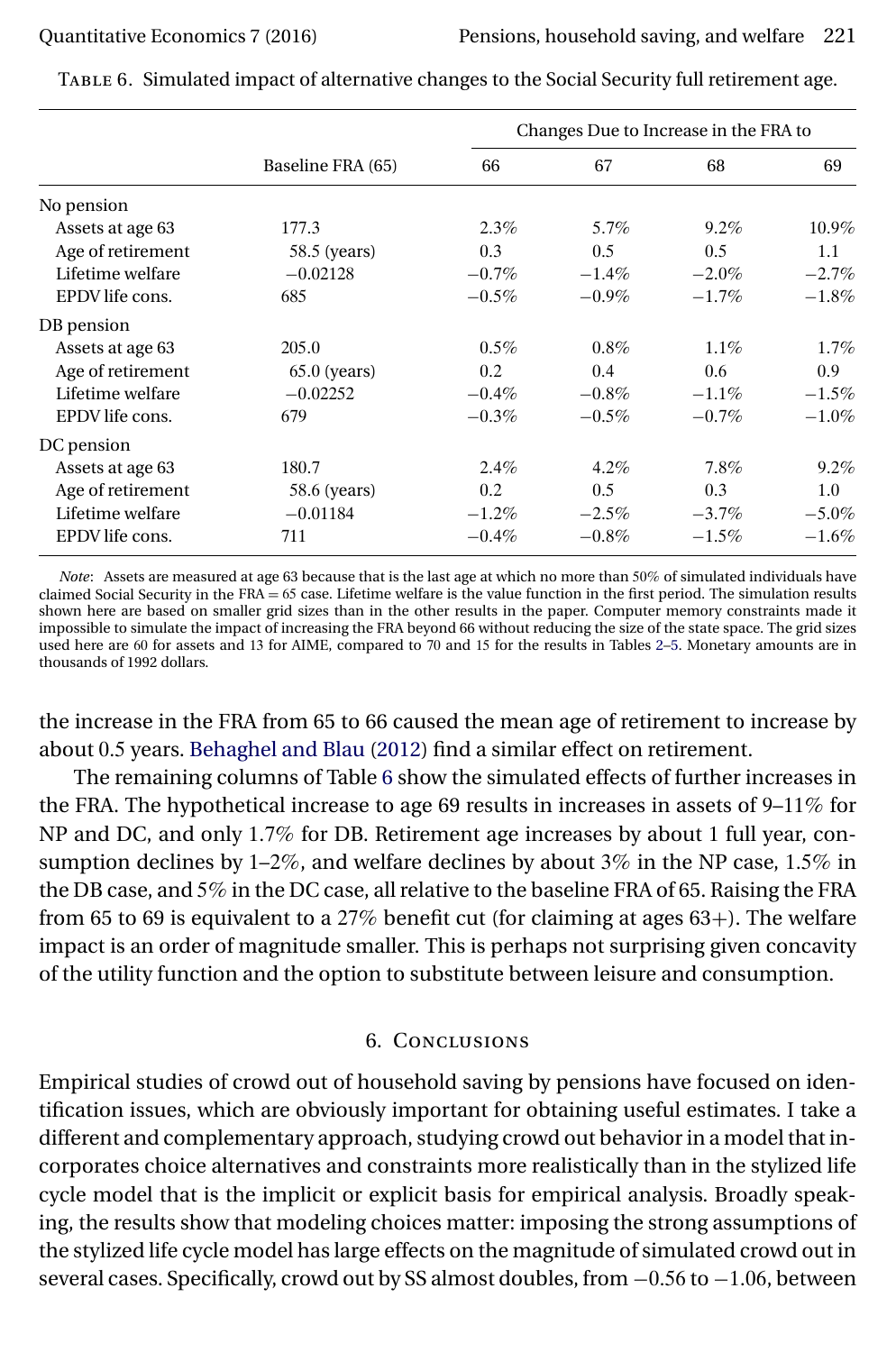<span id="page-29-0"></span>the least and most restrictive specification. DB crowd out also is sensitive to specification, but never exceeds −0-40. DC crowd out is relatively insensitive to specification. Regression estimates of crowd out using the simulated data are also quite sensitive to specification.

The results in this paper are of more than academic interest. There have been many public pension reforms around the world, ranging from pure benefit cuts to complete restructuring. Empirical estimates of crowd out using such reforms for identification are of great value but provide an incomplete picture of the effects of alternative approaches to reform. This paper provides a framework that can be used to develop a richer analysis of the behavioral effects and welfare implications of pension reforms. The framework needs further development before it would be useful for serious policy analysis, but it is an initial step.

An obvious next step in this line of research is to estimate the model structurally. I started this project intending to do so, but I did not fully appreciate the difficulties caused by pension heterogeneity. Each DB pension is different from others, and a global approach to approximating the value function was unsuccessful in capturing this variation. As a result, I used a local approximation method, which greatly limits modeling flexibility due to computer memory constraints and computation time. As computation power becomes cheaper, structural estimation of a model with multiple pension plans should become feasible in the future. And it should become feasible to estimate the model on a more heterogeneous sample. Both of these advances would greatly improve the usefulness of the framework.

### **REFERENCES**

[Aguila, E. \(2011\), "Personal retirement accounts and savings."](http://www.e-publications.org/srv/qe/linkserver/openurl?rft_dat=bib:1/1&rfe_id=urn:sici%2F1759-7323%28201603%297%3A1%3C193%3APHSAWA%3E2.0.CO%3B2-D) *American Economic [Journal—Economic Policy](http://www.e-publications.org/srv/qe/linkserver/openurl?rft_dat=bib:1/1&rfe_id=urn:sici%2F1759-7323%28201603%297%3A1%3C193%3APHSAWA%3E2.0.CO%3B2-D)*, 3, 1–24. [\[214\]](#page-21-0)

[Alessie, R. J. M., A. Kapteyn, and F. Klijn \(1997\), "Mandatory pensions and personal sav](http://www.e-publications.org/srv/qe/linkserver/openurl?rft_dat=bib:2/2&rfe_id=urn:sici%2F1759-7323%28201603%297%3A1%3C193%3APHSAWA%3E2.0.CO%3B2-D)[ing in the Netherlands."](http://www.e-publications.org/srv/qe/linkserver/openurl?rft_dat=bib:2/2&rfe_id=urn:sici%2F1759-7323%28201603%297%3A1%3C193%3APHSAWA%3E2.0.CO%3B2-D) *De Economist*, 145 (3), 291–324. [\[194\]](#page-1-0)

[Attanasio, O. P. and A. Brugiavini \(2003\), "Social security and household saving."](http://www.e-publications.org/srv/qe/linkserver/openurl?rft_dat=bib:3/3&rfe_id=urn:sici%2F1759-7323%28201603%297%3A1%3C193%3APHSAWA%3E2.0.CO%3B2-D) *Quar[terly Journal of Economics](http://www.e-publications.org/srv/qe/linkserver/openurl?rft_dat=bib:3/3&rfe_id=urn:sici%2F1759-7323%28201603%297%3A1%3C193%3APHSAWA%3E2.0.CO%3B2-D)*, 188 (3), 1075–1120. [\[196,](#page-3-0) [214\]](#page-21-0)

[Attanasio, O. P. and S. Rohwedder \(2003\), "Pension wealth and household saving: Evi](http://www.e-publications.org/srv/qe/linkserver/openurl?rft_dat=bib:4/4&rfe_id=urn:sici%2F1759-7323%28201603%297%3A1%3C193%3APHSAWA%3E2.0.CO%3B2-D)[dence from pension reforms in the United Kingdom."](http://www.e-publications.org/srv/qe/linkserver/openurl?rft_dat=bib:4/4&rfe_id=urn:sici%2F1759-7323%28201603%297%3A1%3C193%3APHSAWA%3E2.0.CO%3B2-D) *American Economic Review*, 93 [\(5\), 1499–1521.](http://www.e-publications.org/srv/qe/linkserver/openurl?rft_dat=bib:4/4&rfe_id=urn:sici%2F1759-7323%28201603%297%3A1%3C193%3APHSAWA%3E2.0.CO%3B2-D) [\[194,](#page-1-0) [196,](#page-3-0) [214\]](#page-21-0)

[Attanasio, O. P. and G. Weber \(2010\), "Consumption and saving: Models of intertemporal](http://www.e-publications.org/srv/qe/linkserver/openurl?rft_dat=bib:5/5&rfe_id=urn:sici%2F1759-7323%28201603%297%3A1%3C193%3APHSAWA%3E2.0.CO%3B2-D) [allocation and their implications for public policy."](http://www.e-publications.org/srv/qe/linkserver/openurl?rft_dat=bib:5/5&rfe_id=urn:sici%2F1759-7323%28201603%297%3A1%3C193%3APHSAWA%3E2.0.CO%3B2-D) *Journal of Economic Literature*, 48 [\(3\), 693–751.](http://www.e-publications.org/srv/qe/linkserver/openurl?rft_dat=bib:5/5&rfe_id=urn:sici%2F1759-7323%28201603%297%3A1%3C193%3APHSAWA%3E2.0.CO%3B2-D) [\[194\]](#page-1-0)

Banerjee, S. (2010), "Does social security affect household saving?" Working paper, Ohio State University. [\[220\]](#page-27-0)

[Behaghel, L. and D. M. Blau \(2012\), "Framing social security reform: Behavioral re](http://www.e-publications.org/srv/qe/linkserver/openurl?rft_dat=bib:7/7&rfe_id=urn:sici%2F1759-7323%28201603%297%3A1%3C193%3APHSAWA%3E2.0.CO%3B2-D)[sponses to changes in the full retirement age."](http://www.e-publications.org/srv/qe/linkserver/openurl?rft_dat=bib:7/7&rfe_id=urn:sici%2F1759-7323%28201603%297%3A1%3C193%3APHSAWA%3E2.0.CO%3B2-D) *American Economic Journal—Economic Policy*[, 4, 1–30.](http://www.e-publications.org/srv/qe/linkserver/openurl?rft_dat=bib:7/7&rfe_id=urn:sici%2F1759-7323%28201603%297%3A1%3C193%3APHSAWA%3E2.0.CO%3B2-D) [\[209,](#page-16-0) [221\]](#page-28-0)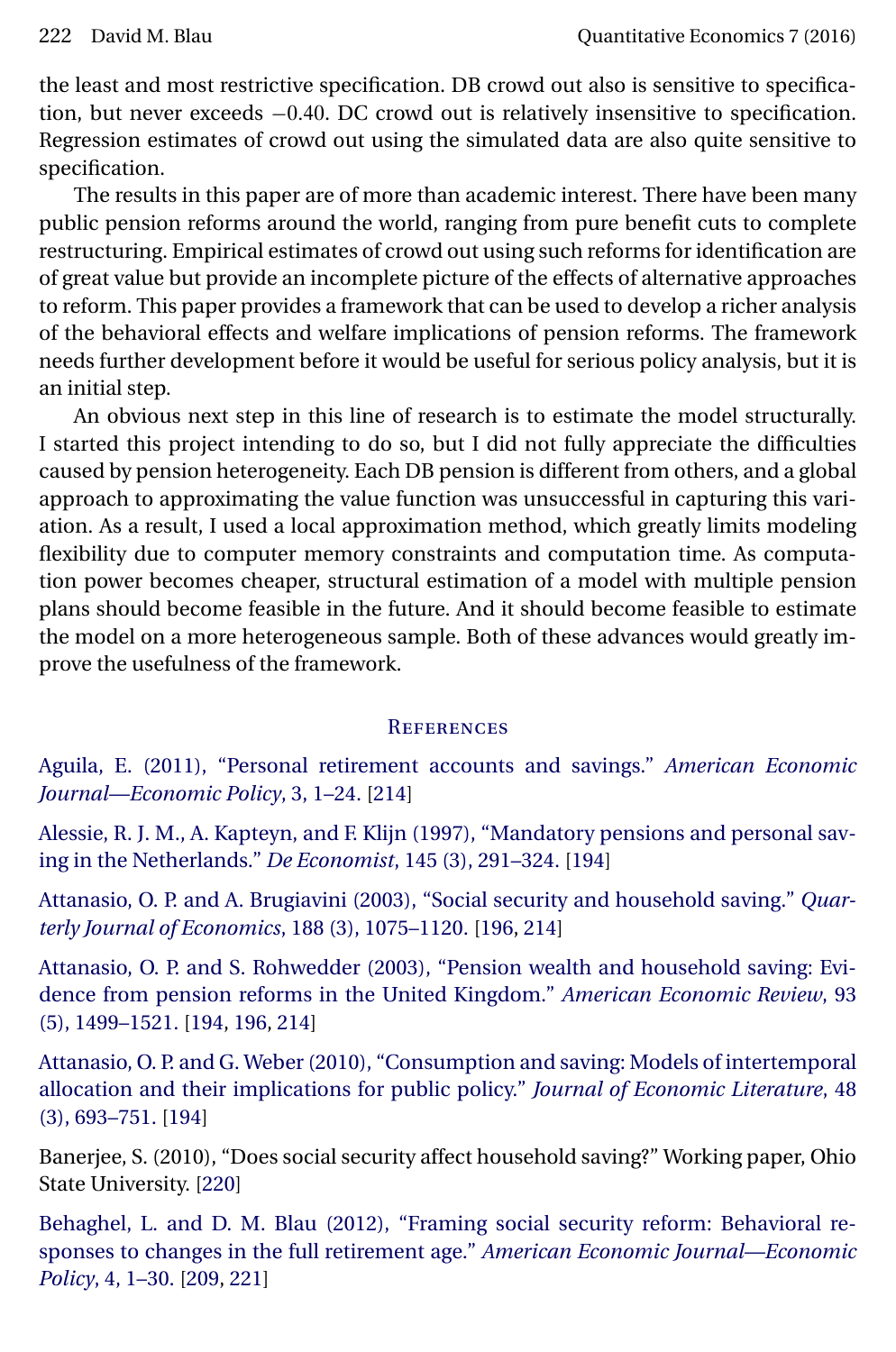<span id="page-30-0"></span>Blau, D. M. (2008), "How do pensions affect household wealth accumulation?" Working paper, Ohio State University. [\[203\]](#page-10-0)

[Chan, S. and A. H. Stevens \(2008\), "What you don't know can't help you: Pension](http://www.e-publications.org/srv/qe/linkserver/openurl?rft_dat=bib:9/9&rfe_id=urn:sici%2F1759-7323%28201603%297%3A1%3C193%3APHSAWA%3E2.0.CO%3B2-D) [knowledge and retirement decision-making."](http://www.e-publications.org/srv/qe/linkserver/openurl?rft_dat=bib:9/9&rfe_id=urn:sici%2F1759-7323%28201603%297%3A1%3C193%3APHSAWA%3E2.0.CO%3B2-D) *Review of Economics and Statistics*, 90 (2), [253–266.](http://www.e-publications.org/srv/qe/linkserver/openurl?rft_dat=bib:9/9&rfe_id=urn:sici%2F1759-7323%28201603%297%3A1%3C193%3APHSAWA%3E2.0.CO%3B2-D) [\[203\]](#page-10-0)

[Chetty, R., J. N. Friedman, S. Leth-Petersen, T. H. Nielsen, and T. Olsen \(2014\), "Active vs.](http://www.e-publications.org/srv/qe/linkserver/openurl?rft_dat=bib:10/10&rfe_id=urn:sici%2F1759-7323%28201603%297%3A1%3C193%3APHSAWA%3E2.0.CO%3B2-D) [passive decisions and crowd-out in retirement savings accounts: Evidence from Den](http://www.e-publications.org/srv/qe/linkserver/openurl?rft_dat=bib:10/10&rfe_id=urn:sici%2F1759-7323%28201603%297%3A1%3C193%3APHSAWA%3E2.0.CO%3B2-D)mark." *[Quarterly Journal of Economics](http://www.e-publications.org/srv/qe/linkserver/openurl?rft_dat=bib:10/10&rfe_id=urn:sici%2F1759-7323%28201603%297%3A1%3C193%3APHSAWA%3E2.0.CO%3B2-D)*, 129 (3), 1141–1219. [\[196,](#page-3-0) [214\]](#page-21-0)

[Coile, C. C., P. Diamond, J. Gruber, and A. Jousten \(2002\), "Delays in claiming social se](http://www.e-publications.org/srv/qe/linkserver/openurl?rft_dat=bib:11/11&rfe_id=urn:sici%2F1759-7323%28201603%297%3A1%3C193%3APHSAWA%3E2.0.CO%3B2-D)curity benefits." *[Journal of Public Economics](http://www.e-publications.org/srv/qe/linkserver/openurl?rft_dat=bib:11/11&rfe_id=urn:sici%2F1759-7323%28201603%297%3A1%3C193%3APHSAWA%3E2.0.CO%3B2-D)*, 84 (3), 357–385. [\[206\]](#page-13-0)

[De Nardi, M., E. French, and J. B. Jones \(2010\), "Why do the elderly save? The role of](http://www.e-publications.org/srv/qe/linkserver/openurl?rft_dat=bib:12/12&rfe_id=urn:sici%2F1759-7323%28201603%297%3A1%3C193%3APHSAWA%3E2.0.CO%3B2-D) medical expenses." *[Journal of Political Economy](http://www.e-publications.org/srv/qe/linkserver/openurl?rft_dat=bib:12/12&rfe_id=urn:sici%2F1759-7323%28201603%297%3A1%3C193%3APHSAWA%3E2.0.CO%3B2-D)*, 118 (1), 39–75. [\[216\]](#page-23-0)

[Engelhardt, G. V. and A. Kumar \(2011\), "Pensions and household wealth accumulation."](http://www.e-publications.org/srv/qe/linkserver/openurl?rft_dat=bib:13/13&rfe_id=urn:sici%2F1759-7323%28201603%297%3A1%3C193%3APHSAWA%3E2.0.CO%3B2-D) *[Journal of Human Resources](http://www.e-publications.org/srv/qe/linkserver/openurl?rft_dat=bib:13/13&rfe_id=urn:sici%2F1759-7323%28201603%297%3A1%3C193%3APHSAWA%3E2.0.CO%3B2-D)*, 46 (1), 203–236. [\[203,](#page-10-0) [214\]](#page-21-0)

[Engen, E. M., W. G. Gale, and C. E. Uccello \(1999\), "The adequacy of household saving."](http://www.e-publications.org/srv/qe/linkserver/openurl?rft_dat=bib:14/14&rfe_id=urn:sici%2F1759-7323%28201603%297%3A1%3C193%3APHSAWA%3E2.0.CO%3B2-D) *[Brookings Papers on Economics Activity](http://www.e-publications.org/srv/qe/linkserver/openurl?rft_dat=bib:14/14&rfe_id=urn:sici%2F1759-7323%28201603%297%3A1%3C193%3APHSAWA%3E2.0.CO%3B2-D)*, 2, 65–165. [\[196\]](#page-3-0)

[Feldstein, M. \(1974\), "Social security, induced retirement, and aggregate capital accu](http://www.e-publications.org/srv/qe/linkserver/openurl?rft_dat=bib:15/15&rfe_id=urn:sici%2F1759-7323%28201603%297%3A1%3C193%3APHSAWA%3E2.0.CO%3B2-D)mulation." *[Journal of Political Economy](http://www.e-publications.org/srv/qe/linkserver/openurl?rft_dat=bib:15/15&rfe_id=urn:sici%2F1759-7323%28201603%297%3A1%3C193%3APHSAWA%3E2.0.CO%3B2-D)*, 82 (5), 905–926. [\[194,](#page-1-0) [200\]](#page-7-0)

[French, E. \(2005\), "The effects of health, wealth, and wages on labour supply and retire](http://www.e-publications.org/srv/qe/linkserver/openurl?rft_dat=bib:16/16&rfe_id=urn:sici%2F1759-7323%28201603%297%3A1%3C193%3APHSAWA%3E2.0.CO%3B2-D)ment behavior." *[Review of Economic Studies](http://www.e-publications.org/srv/qe/linkserver/openurl?rft_dat=bib:16/16&rfe_id=urn:sici%2F1759-7323%28201603%297%3A1%3C193%3APHSAWA%3E2.0.CO%3B2-D)*, 72, 395–427. [\[196,](#page-3-0) [199,](#page-6-0) [209\]](#page-16-0)

[Gale, W. G. \(1998\), "The effects of pensions on household wealth: A reevaluation of the](http://www.e-publications.org/srv/qe/linkserver/openurl?rft_dat=bib:17/17&rfe_id=urn:sici%2F1759-7323%28201603%297%3A1%3C193%3APHSAWA%3E2.0.CO%3B2-D)ory and evidence." *[Journal of Political Economy](http://www.e-publications.org/srv/qe/linkserver/openurl?rft_dat=bib:17/17&rfe_id=urn:sici%2F1759-7323%28201603%297%3A1%3C193%3APHSAWA%3E2.0.CO%3B2-D)*, 106 (4), 706–723. [\[194,](#page-1-0) [214,](#page-21-0) [219\]](#page-26-0)

[Gelber, A. M. \(2011\), "How do 401\(k\)s affect savings? Evidence from changes in 401\(k\)](http://www.e-publications.org/srv/qe/linkserver/openurl?rft_dat=bib:18/18&rfe_id=urn:sici%2F1759-7323%28201603%297%3A1%3C193%3APHSAWA%3E2.0.CO%3B2-D) eligibility." *[American Economic Journal—Economic Policy](http://www.e-publications.org/srv/qe/linkserver/openurl?rft_dat=bib:18/18&rfe_id=urn:sici%2F1759-7323%28201603%297%3A1%3C193%3APHSAWA%3E2.0.CO%3B2-D)*, 3, 103–122. [\[214\]](#page-21-0)

[Gustman, A. L. and T. L. Steinmeier \(1999\), "Effects of pensions on savings: Analysis with](http://www.e-publications.org/srv/qe/linkserver/openurl?rft_dat=bib:19/19&rfe_id=urn:sici%2F1759-7323%28201603%297%3A1%3C193%3APHSAWA%3E2.0.CO%3B2-D) [data from the health and retirement study."](http://www.e-publications.org/srv/qe/linkserver/openurl?rft_dat=bib:19/19&rfe_id=urn:sici%2F1759-7323%28201603%297%3A1%3C193%3APHSAWA%3E2.0.CO%3B2-D) *Carnegie–Rochester Series on Public Policy*, [50, 271–324.](http://www.e-publications.org/srv/qe/linkserver/openurl?rft_dat=bib:19/19&rfe_id=urn:sici%2F1759-7323%28201603%297%3A1%3C193%3APHSAWA%3E2.0.CO%3B2-D) [\[214\]](#page-21-0)

Gustman, A. L., T. L. Steinmeier, and N. Tabatabai (2010), *Pensions in the Health and Retirement Study*. Harvard University Press, Cambridge. [\[203\]](#page-10-0)

[Hubbard, R. G. \(1986\), "Pension wealth and individual saving."](http://www.e-publications.org/srv/qe/linkserver/openurl?rft_dat=bib:21/21&rfe_id=urn:sici%2F1759-7323%28201603%297%3A1%3C193%3APHSAWA%3E2.0.CO%3B2-D) *Journal of Money, Credit, and Banking*[, 18 \(2\), 167–178.](http://www.e-publications.org/srv/qe/linkserver/openurl?rft_dat=bib:21/21&rfe_id=urn:sici%2F1759-7323%28201603%297%3A1%3C193%3APHSAWA%3E2.0.CO%3B2-D) [\[214\]](#page-21-0)

[Hubbard, R. G., J. Skinner, and S. P. Zeldes \(1995\), "Precautionary saving and social in](http://www.e-publications.org/srv/qe/linkserver/openurl?rft_dat=bib:22/22&rfe_id=urn:sici%2F1759-7323%28201603%297%3A1%3C193%3APHSAWA%3E2.0.CO%3B2-D)surance." *[Journal of Political Economy](http://www.e-publications.org/srv/qe/linkserver/openurl?rft_dat=bib:22/22&rfe_id=urn:sici%2F1759-7323%28201603%297%3A1%3C193%3APHSAWA%3E2.0.CO%3B2-D)*, 103 (2), 360–399. [\[199\]](#page-6-0)

[Hurd, M., P.-C. Michaud, and S. B. Rohwedder \(2012\), "The displacement effect of public](http://www.e-publications.org/srv/qe/linkserver/openurl?rft_dat=bib:23/23&rfe_id=urn:sici%2F1759-7323%28201603%297%3A1%3C193%3APHSAWA%3E2.0.CO%3B2-D) [pensions on the accumulation of financial assets."](http://www.e-publications.org/srv/qe/linkserver/openurl?rft_dat=bib:23/23&rfe_id=urn:sici%2F1759-7323%28201603%297%3A1%3C193%3APHSAWA%3E2.0.CO%3B2-D) *Fiscal Studies*, 33 (1), 107–128. [\[196,](#page-3-0) [214\]](#page-21-0)